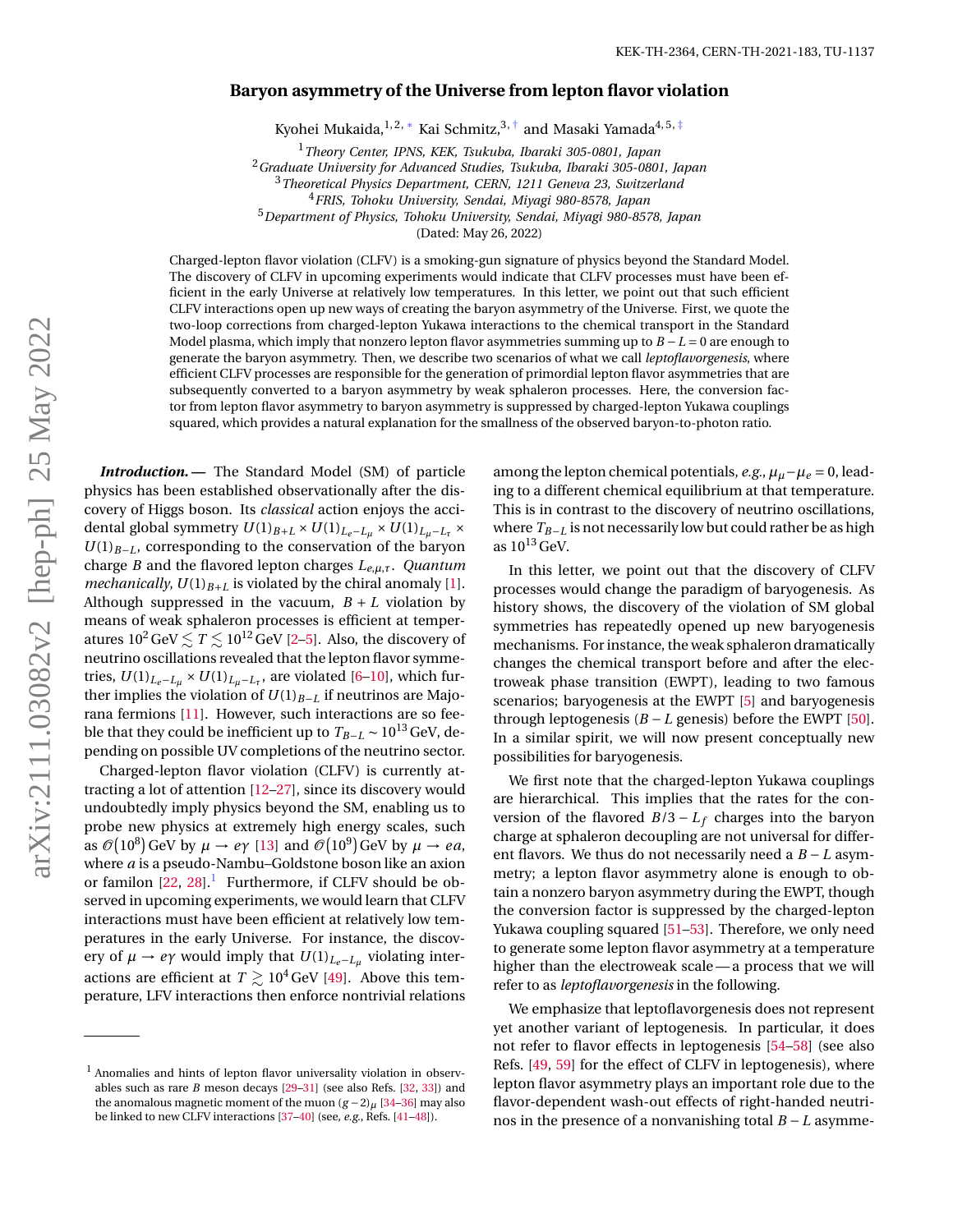try. Leptoflavorgenesis is not related to right-handed neutrinos nor does it generate a *B* − *L* asymmetry. Note also that leptoflavorgenesis generate baryon asymmetry from  $B - L = 0$  in the SM (and whole) sector, which is different from the Dirac leptogenesis [\[60\]](#page-5-19) and cloistered baryogene-sis [\[61\]](#page-5-20), where they generate  $(B - L)$  in the SM sector with the opposite  $(B - L)$  in a sector that is decoupled from the electroweak sphaleron.

Leptoflavorgenesis is roughly classified into two cases, *i.e.*, (i) lepton flavor asymmetry generation at the decoupling of LFV interactions, and (ii) lepton flavor asymmetry generation through other asymmetries before the decoupling of LFV interactions, analogous to the situation for electroweak baryogenesis and leptogenesis. Unfortunately, in the first option (i), it is difficult to directly generate a lepton flavor asymmetry by using LFV interactions that would be discovered in the near future. (See Ref. [\[62\]](#page-5-21) as an example of this scenario.) This is because we need a source of large CP violation in order to generate enough asymmetry while the discovery of LFV does not necessarily provide such a CP-violating source. We shall therefore concentrate on the latter scenario (ii) throughout this letter.

We propose two concrete leptoflavorgenesis scenarios operative before the decoupling of LFV interactions; washin leptoflavorgenesis and spontaneous leptoflavorgenesis. We first need to generate some asymmetries that are then converted to the lepton flavor asymmetry through LFV interactions. As emphasized in [\[63\]](#page-5-22), there exist approximately conserved charges in the SM for  $T \geq 10^5$  GeV, as the SM interactions become less effective than the cosmic expansion at higher temperatures. Therefore, the production of such charges via UV physics suffices, which we refer to as wash-in leptoflavorgenesis in analogy to wash-in leptogenesis [\[64\]](#page-5-23) (see also Refs. [\[65,](#page-5-24) [66\]](#page-5-25)). Another example of generating some asymmetries is to couple an axion-like particle (ALP) to a SM current that is not conserved (see, *e.g.*, Ref. [\[63\]](#page-5-22)). If the ALP has nonzero velocity, it acts as an effective chemical potential for the SM plasma, generically leading to lepton flavor asymmetries. We refer to this mechanism as spontaneous leptoflavorgenesis.

*Decoupling temperature of LFV.*— Let us first estimate the decoupling temperatures of some LFV interactions. We are interested in the processes that are accessible by collider experiments or astrophysical observations in the near future, such as the one like  $\ell_f \to \ell_{f'} X$ , where  $\ell_f$  is the *f*-th generation charged lepton and *X* represents a neutral particle.

For example,  $\mu \rightarrow e\gamma$  is induced by the following dimension-six operator (see, *e.g.*, Refs. [\[13\]](#page-4-10))

<span id="page-1-0"></span>
$$
\frac{2C_{\ell W}^{ff'}}{\Lambda^2}L_{Lf}^\dagger \sigma^{\mu\nu}e_{Rf'}W_{\mu\nu}\Phi+\frac{C_{\ell B}^{ff'}}{\Lambda^2}L_{Lf}^\dagger \sigma^{\mu\nu}e_{Rf'}B_{\mu\nu}\Phi+\textrm{H.c.},\eqno(1)
$$

where  $C_{\ell w}^{ff'}$  $\frac{df'}{fW}$  and  $\frac{df'}{fB}$  $\ell_B^{JJ}$  are dimensionless coefficients,  $\Lambda$  is the cutoff scale of the operator, *L<sup>f</sup>* is the left-handed lepton doublet of the  $f$ -th flavor,  $e_f$  is the right-handed lepton singlet of the *f*-th flavor,  $W_{\mu\nu}$  ( $B_{\mu\nu}$ ) is the field strength of  $SU(2)_W$  ( $U(1)_Y$ ), and  $\Phi$  is the Higgs doublet. After electroweak symmetry breaking, this operator induces

$$
\frac{C_{\ell\gamma}^{ff'}}{\Lambda^2} \frac{\nu}{\sqrt{2}} \overline{\ell}_f \sigma^{\mu\nu} P_R \ell_{f'} F_{\mu\nu} + \text{H.c.},\tag{2}
$$

where we define  $C_{\ell\gamma}^{ff'} \equiv \cos\theta_W C_{\ell B}^{ff'}$  $\frac{df'}{\ell B}$  – sin $\theta_W C_{\ell W}^{ff'}$  $\frac{\partial^J U}{\partial W}$  with  $\theta_W$ being the Weinberg angle and the field strength of  $U(1)_{EM}$ is denoted by  $F_{\mu\nu}$ . One may easily see that Eq. [\(1\)](#page-1-0) does not violate *U*(1)*B*−*<sup>L</sup>* but does violate *U*(1)*L<sup>f</sup>* <sup>−</sup>*L<sup>f</sup>* 0 . This operator is constrained by current experiments; the tightest bound comes from the nonobservation of  $\mu \to e\gamma$ : Br( $\mu^+ \to e^+ \gamma$ )  $\leq$  $4.2\times10^{-13}$  [\[67\]](#page-5-26). This leads to  $\Lambda/\left((C_{\ell\gamma}^{\mu e})^2+(C_{\ell\gamma}^{e\mu})^2\right)^{1/4}\gtrsim6.7\times10^{-13}$  $10^7$  GeV [\[13\]](#page-4-10).

The LFV interaction rate above the electroweak scale is

$$
\gamma_{\ell W/B}^{f f'} \simeq \frac{336 T^5}{\pi^5 \Lambda^4} \left( 3 \left| C_{\ell W}^{f f'} \right|^2 + \left| C_{\ell B}^{f f'} \right|^2 \right). \tag{3}
$$

Since the temperature dependence is stronger than that of the Hubble rate,  $H \propto T^2$ , the LFV interaction is in equilibrium at early times before it decouples at low temperatures. The decoupling temperature of  $L_f - L_{f'}$  violation is defined by the temperature at  $2\gamma \frac{f f'}{\ell \gamma} = 4/7 H$ , where the factor of 2 comes from  $f \leftrightarrow f'$ , and the factor of 4/7 comes from the convention used in Ref. [\[63\]](#page-5-22). This is then estimated as<sup>[2](#page-1-1)</sup>

$$
T_{\ell\gamma}^{\text{dec}} \simeq 3.1 \times 10^4 \,\text{GeV} \left( \frac{\Lambda/\sqrt{C_{\ell\gamma}}}{10^8 \,\text{GeV}} \right)^{4/3}.
$$
 (4)

where we assume  $C_{\ell m}^{ff'}$  $\frac{df}{dW} = 0$  with a universal coupling for  $C_{\ell R}^{ff'}$  $\ell_B^{JJ} \approx 1.1 C_{\ell\gamma}$ . In the near future, the MEG II experiment will reach a sensitivity of Br( $\mu^+ \to e^+ \gamma$ ) = 6 × 10<sup>-14</sup>, which is going to probe  $\Lambda/C_{e\gamma}^{1/2}$  up to  $1.0\times10^8\,\text{GeV}$  [\[68,](#page-5-27) [69\]](#page-5-28) (see also Ref. [\[70\]](#page-6-0)). Therefore, if  $\mu \rightarrow e\gamma$  should be discovered in upcoming experiments, we will learn that LFV interactions are equilibrated at temperatures above  $\mathscr{O}(10^4)$  GeV.

One may also consider a LFV interaction of the type  $l_f \rightarrow$  $l_{f'}$  *a* via an operator of the form

<span id="page-1-2"></span>
$$
\frac{\partial_{\mu}a}{2f_a} \Big( C_{La}^{ff'} L_{Lf}^{\dagger} \sigma^{\mu} L_{Lf'} + C_{Ra}^{ff'} e_{Rf}^{\dagger} \overline{\sigma}^{\mu} e_{Rf'} \Big), \tag{5}
$$

where *a* is a pseudo-Nambu–Goldstone boson like an axion and familon,  $f_a$  is its decay constant, and  $C_{La}^{ff'}$  and  $C_{Ra}^{ff'}$  are dimensionless coefficients (see, *e.g.*, Refs. [\[22,](#page-4-11) [27\]](#page-5-0)). The current and expected future bounds on the effective

<span id="page-1-1"></span> $2$  If this is higher than the mass of integrated heavy field for the effective operator, the decoupling temperature should be calculated in the UV theory. The transport equation we will use should also be written in the UV model.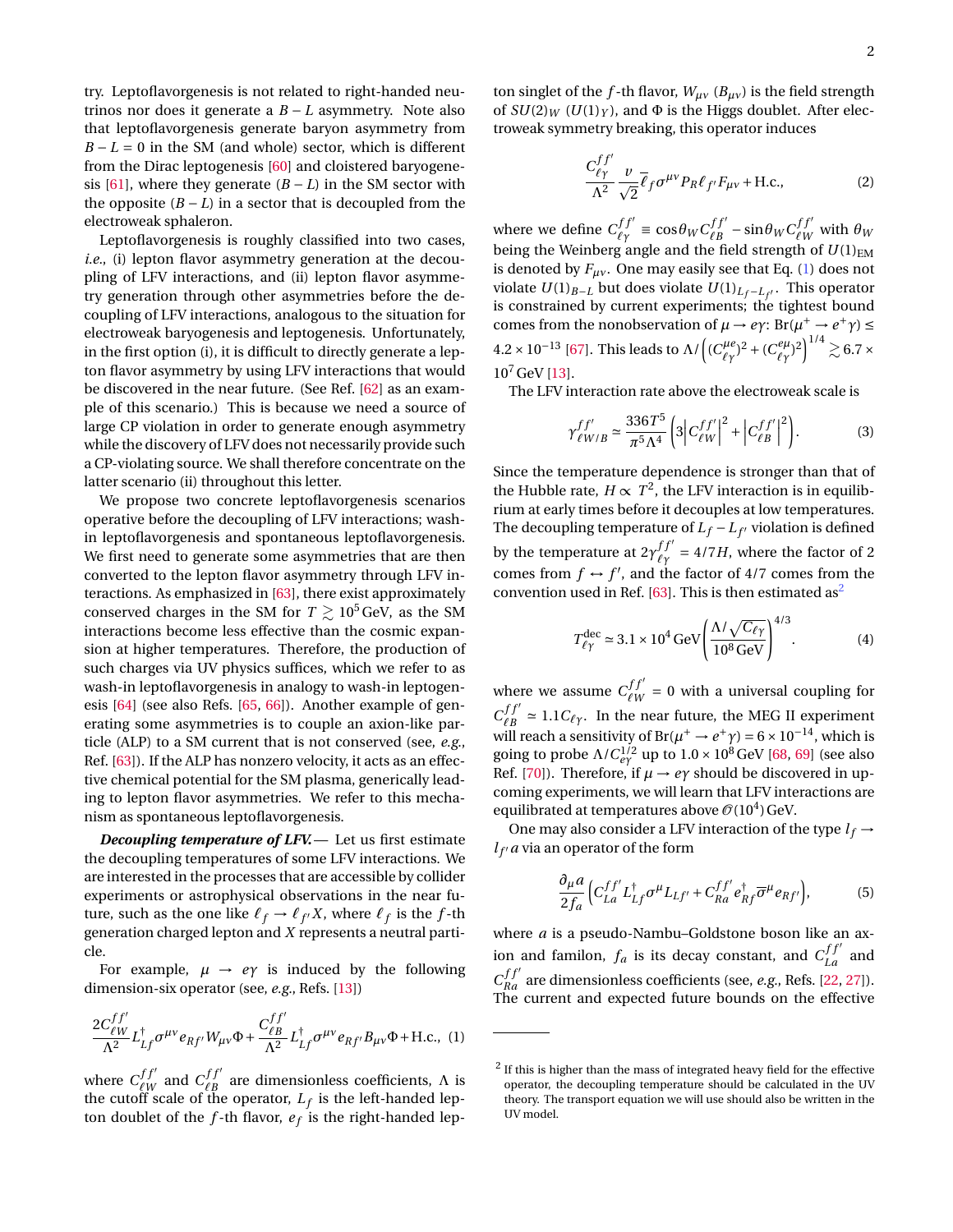axion decay constant,  $F_{V/AA}^{ff'} \equiv 2f_a/\sqrt{|C_{Va}^{ff'}|^2 + |C_{Aa}^{ff'}|^2}$  with  $C_{V}^{ff'}$  $V_{V/A}^{f f'} \equiv (C_{Ra}^{f f'} + C_{La}^{f f'})/2$ , are about 4.8 × 10<sup>9</sup> GeV by Jodidio *et al.* [\[28,](#page-5-1) [71\]](#page-6-1) and  $2.9 \times 10^{10}$  GeV by MEGII-fwd [\[22\]](#page-4-11) and Mu3eonline [\[72\]](#page-6-2), respectively, though the precise value depends on the chirality of the interactions. The corresponding scattering rate of flavor-changing process is given by

$$
\gamma_{\ell_{La}}^{f f'} \simeq \frac{24T^3}{\pi^4 f_a^2} (\alpha_Y + 6\alpha_2) |C_{La}^{f f'}|^2
$$
 (6)

$$
\gamma_{\ell_{R}a}^{f f'} \simeq \frac{24T^3}{\pi^4 f_a^2} \left(4\alpha_Y\right) \left|C_{Ra}^{f f'}\right|^2, \tag{7}
$$

for the left- and right-handed leptons, respectively. Hence, if  $\mu \rightarrow ea$  is discovered in near-future measurements, the corresponding LFV interaction is equilibrated above

$$
T_{\ell_{L}a}^{\text{dec}} \simeq 7.2 \times 10^{2} \,\text{GeV} \left( \frac{F_{a}}{10^{10} \,\text{GeV}} \right)^{2} \tag{8}
$$

where we take a universal coupling  $C_{La}^{ff'} = 1$ ,  $C_{Ra}^{ff'} = 0$  as an example and where the decoupling temperature in this case is defined by the temperature at  $2\gamma^{ff'}_{\ell,\ell}$  $\frac{f f'}{\ell_L a} = H.$ 

In both examples, the decoupling temperature is higher than the electroweak scale. Therefore, the three flavored *B* − *L* charges, *i.e.*,  $\Delta_f \equiv B/3 - L_f$ , become conserved by the time of the electroweak crossover.

*Baryon charge transport during the EWPT.*— In the SM, the EWPT proceeds as a crossover [\[73\]](#page-6-3), where the weak sphaleron process decouples at  $T_{Sp} \approx 135 \,\text{GeV}$  [\[74,](#page-6-4) [75\]](#page-6-5) with the neutral component of Higgs field value being  $x_{Sp} \equiv$  $\langle \phi \rangle / T |_{\text{Sp}} \approx 1.2$  [\[76,](#page-6-6) [77\]](#page-6-7).

During the EWPT, we have in total three conserved charges:  $\Delta_e = B/3 - L_e$ ,  $\Delta_\mu = B/3 - L_\mu$ , and  $\Delta_\tau = B/3 - L_\tau$ . In the literature, it is widely studied how  $B - L \neq 0$  is converted to  $B \neq 0$  by weak sphalerons. Here, we consider another possibility, assuming that there is nonzero  $\Delta_f$  ( $f = e, \mu, \tau$ ) but zero *B* − *L* =  $\sum_{f} \Delta_f$ . In fact, as shown in Refs. [\[51](#page-5-14)[–53\]](#page-5-15), the hierarchies in the charged-lepton Yukawa couplings lead to different conversion factors for each flavor. As a result, the baryon asymmetry after sphaleron decoupling is given by

<span id="page-2-0"></span>
$$
Y_B \simeq \frac{3A(x_{\rm Sp})}{13\pi^2} \sum_{f=e,\mu,\tau} y_f^2 Y_{\Delta_f},\tag{9}
$$

for vanishing total *B* −*L*, where

$$
A(x) \equiv \frac{13(1034 + 2473x^2 + 792x^4)}{48(869 + 333x^2)}, \quad A(x_{\text{Sp}}) \simeq 1.3. \tag{10}
$$

We thus only need to generate some lepton flavor asymmetry before the EWPT. The conversion factor is suppressed by the charged-lepton Yukawa coupling:  $3A(x_{\text{Sp}})y_{\mu}^2/(13\pi^2) \simeq$ 1.1 × 10<sup>-8</sup> for Δ<sub>μ</sub> and 3*A*(*x*<sub>Sp</sub>) $y^2_τ$ /(13π<sup>2</sup>) ≈ 3.0 × 10<sup>-6</sup> for Δ<sub>τ</sub>. As the observed baryon asymmetry is  $Y_B \approx 9 \times 10^{-11}$ , successful leptoflavorgenesis requires  $Y_{\Delta\mu} \simeq 8 \times 10^{-3}$  or  $Y_{\Delta\tau} \simeq 3 \times 10^{-5}$ .

*Transport equations with LFV interactions.*— We can greatly simplify the transport equations around the LFV decoupling temperature,  $T_{\ell\gamma/a}^{\rm dec} \sim 10^{4\cdots 5}$  GeV, assuming that all other interactions except for the electron Yukawa and LFV interactions are equilibrated. The transport equations for the right-handed electron charge density  $q_e$  and  $\Delta_f$  are then given by

$$
\dot{q}_e + 3Hq_e = -\frac{1}{T}\gamma_e \left(\mu_e - \mu_{\ell_e} + \mu_{\phi} + \mu_{\text{bias}}^e\right)
$$

$$
-\sum_{f'} \frac{1}{T} \gamma_{\ell W/B}^{f'e} \left(\mu_e - \mu_{\ell_{f'}} + \mu_{\phi} + \mu_{\text{bias}}^{\ell W/B, f'e}\right)
$$
(11)

$$
\dot{q}_{\Delta_f} + 3Hq_{\Delta_f} = -\sum_{f'} \frac{1}{T} \gamma_{\ell W/B}^{ff'} \left(\mu_{f'} - \mu_{\ell_f} + \mu_{\phi} + \mu_{\text{bias}}^{\ell W/B, ff'}\right) \n- \sum_{f'} \frac{1}{T} \gamma_{\ell W/B}^{f'} \left(-\mu_f + \mu_{\ell_{f'}} - \mu_{\phi} - \mu_{\text{bias}}^{\ell W/B, f'f}\right),
$$
\n(12)

for the LFV interaction in Eq.  $(1)$ , where  $\mu_i$  is the chemical potential of species  $i$ . The bias factors  $\mu_{\rm bias}^I$  are only relevant for spontaneous leptoflavorgenesis (see below), where the index *I* represents interactions. The electron Yukawa interaction rate  $\gamma_e$  is given by  $\gamma_e/H \simeq 4/7 T_{y_e}^{\text{dec}}/T$ , where  $T_{y_e}^{\text{dec}} \simeq$  $1.1 \times 10^5$  GeV is its decoupling temperature [\[63,](#page-5-22) [78,](#page-6-8) [79\]](#page-6-9). We can rewrite  $\mu_{\ell_f}, \mu_{f'},$  and  $\mu_{\phi}$  in terms of  $\mu_e$  and  $\mu_{\Delta_f}$  by integrating out the spectator processes, as explained in the Supplemental Material (see also Refs. [\[63,](#page-5-22) [64\]](#page-5-23)). The resulting transport equations are symmetric under  $\mu \leftrightarrow \tau$ . Together with *B* − *L* conservation, we obtain  $q_{\Delta_\mu} = q_{\Delta_\tau} = -(1/2) q_{\Delta_e}$ , if the bias factors (see below) and initial charges are also symmetric. The relevant transport equations are therefore reduced to

<span id="page-2-2"></span><span id="page-2-1"></span>
$$
\dot{q}_e + 3Hq_e = -\frac{1}{T}\gamma_e \left( \frac{711}{481}\mu_e - \frac{474}{481}\mu_{\Delta_\tau} - \sum_I b_e^I \mu_{\text{bias}}^I \right), \quad (13)
$$
\n
$$
\dot{q}_{\Delta_\tau} + 3Hq_{\Delta_\tau} = -\frac{1}{T}\gamma_{\ell B} \left( -\frac{237}{481}\mu_e + \frac{639}{481}\mu_{\Delta_\tau} - \sum_I b_{\Delta_\tau}^I \mu_{\text{bias}}^I \right), \quad (14)
$$

where we assume  $C_{\ell m}^{ff'}$  $f_f^{ff'} = 0$  and a universal coupling  $C_{\ell B}^{ff'}$  $\frac{df'}{\ell B} =$  $C_{\ell B} \simeq 1.1 C_{\ell \gamma}$  except for  $f' = e$  for simplicity. Here we assume that the right-handed electric charge is not washed out by the CLFV process by taking  $C_{\ell\,R}^{fe}$  $\ell_B^{f e} = 0$ , which is required for wash-in leptoflavorgenesis to work. The explicit values of the coefficients  $b_e^I$  and  $b_{\Delta_{\tau}}^I$  for the bias factors are given in the Supplemental Material. For the case of the LFV interaction in Eq. [\(5\)](#page-1-2), the transport equations are given by the same form with the replacement of  $\gamma_{\ell B} \rightarrow \gamma_{\ell_{L}a}$  for  $C_{La}^{ff'} = 1$ ,  $C_{Ra}^{ff'} = 0.$ 

*Wash-in leptoflavorgenesis.*— Now we shall study the generation of flavored  $B - L$  charges  $\Delta_f$  via the transport equations. Let us first consider the case without bias factors  $(\mu_{bias}^I = 0)$ , while the initial right-handed electron charge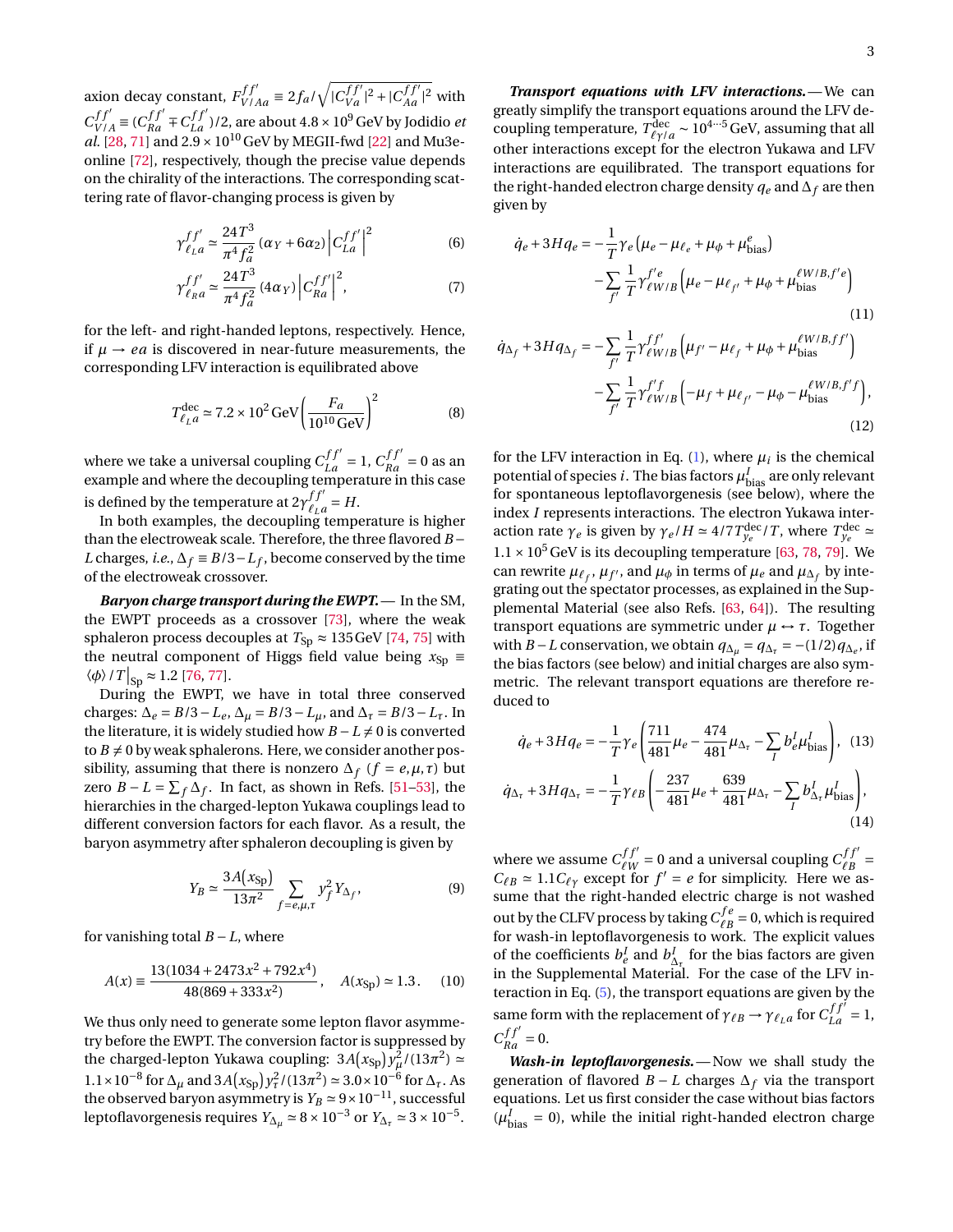is nonzero ( $\mu_C^{\text{ini}} \neq 0$  for  $C = e$ ). In this case, the electron charge is converted to  $q_{\Delta_f}$  as described by the above transport equations. The resulting  $q_{\Delta_f}$  is conserved at  $T \lesssim T_{\ell\gamma/a}^{\text{dec}}.$ Taking into account Eq.  $(9)$ , we obtain a nonzero baryon charge. We dub this scenario wash-in leptoflavorgenesis. The initial electron charge is expected to be generated by some other mechanism, such as the Affleck–Dine mechanism with a *B* − *L* = 0 (*e.g.*,  $u_R u_R d_R e_R$ ) flat direction [\[80](#page-6-10)[–82\]](#page-6-11). Another possibility is axion-inflation with a strong Chern– Simons coupling [\[83](#page-6-12)[–86\]](#page-6-13). We note that preexisting flavored *B* − *L* charges, if any, are washed out by the LFV interactions at  $T \gtrsim T_{\ell\gamma/a}^{\rm dec}$ , and the results below are independent of the initial ∆*<sup>f</sup>* charges.

If the LFV interaction is strong enough, the parenthesis on the right-hand side of Eq. [\(14\)](#page-2-1) is forced to vanish. Here, note that the Yukawa (LFV) interactions enter (leave) equilibrium as the temperature drops. If the LFV process is decoupled while the electron Yukawa interaction is negligible, we obtain the result in the so-called strong wash-in regime,  $\mu_{\Delta_{\tau}} = (79/213)\mu_e^{\text{ini}}.$ 

We numerically solve the transport equations with nonzero initial  $\mu_e^{\text{ini}}$  and obtain  $q_{\Delta_{\tau}}$  for a given LFV coupling. The result is shown in Fig. [1,](#page-3-0) which represents  $\mu_{\Delta_{\tau}}/\mu_{e}^{\text{ini}}$  as a function of the ratio between the decoupling temperatures of the LFV interaction and the electron Yukawa interaction,  $T_{\ell\gamma}^{\text{dec}}$  /  $T_{y_e}^{\text{dec}}$ , where  $T_{y_e}^{\text{dec}} \approx 1.1 \times 10^5 \,\text{GeV}$ . The result is asymptotic to  $\mu_{\Delta_{\tau}} = (79/213)\mu_{e}^{\text{ini}}$  in the limit of large  $T_{\ell\gamma}^{\text{dec}}/T_{y_e}^{\text{dec}}$ . The dark shaded region is excluded because of the constraint on the corresponding  $\mu^+ \rightarrow e^+ \gamma$  process. Future LFV searches will probe decoupling temperatures in the range represented by the light shaded region. If LFV should soon be discovered, the conversion factor from  $\mu_e^{\text{ini}}$  to  $\mu_{\Delta_\tau}$  is of  $\mathcal{O}(0.01)$ .

Setting  $C_{La}^{ff'} = 1$ ,  $C_{Ra}^{ff'} = 0$ , the result based on the operator in Eq. [\(5\)](#page-1-2) is shown in the lower panel of Fig. [1.](#page-3-0) Although the form of transport equations is the same as the above case, the result is different because of the different temperature dependence of interaction rate *γ*<sub>*ll*</sub> *a*. The future experimental reach is shown by the light shaded region.

*Spontaneous leptoflavorgenesis.*— Finally, we consider another possibility to generate ∆*<sup>f</sup>* by a mechanism similar to spontaneous baryogenesis [\[87,](#page-6-14) [88\]](#page-6-15) (see also Refs. [\[63,](#page-5-22) [89,](#page-6-16) [90\]](#page-6-17)). Now, we assume nonzero bias factors ( $\mu_{\text{bias}}^I \neq 0$ ) and vanishing initial charges ( $\mu_C^{\text{ini}} = 0$ ). For example, an axion coupling to an operator  $\mathcal{O}^I$  of the form  $-(a/f)\mathcal{O}^J$  results in  $\mu_{\text{bias}}^I = \dot{a}/f\delta_{IJ}$  [\[63,](#page-5-22) [91,](#page-6-18) [92\]](#page-6-19), while an axion coupling to a current *J<sub>i</sub>* of the form  $(\dot{a}/f)J_i^0$  leads to  $\mu_{bias}^I = (\dot{a}/f)(n^I)_i$ . We assume that  $\mu_{\rm bias}^I$  (*a*̀) is nonzero until the LFV interactions are decoupled (see, *e.g.*, Refs. [\[93,](#page-6-20) [94\]](#page-6-21)).

From Eqs. [\(13\)](#page-2-2) and [\(14\)](#page-2-1), we see that  $\mu_{\Delta_e} \neq 0$  is generated via the LFV interaction if  $\mu_{\text{bias}}^I$  is not perpendicular to  $b_{\Delta_e}^I$ and  $b_{\Delta_{\Delta_{\tau}}}^I$ . We dub this scenario spontaneous leptoflavorgenesis. As an example, we consider the case with  $\sum_{I} b_{e}^{I} \mu_{\text{bias}}^{I} =$ 



<span id="page-3-0"></span>FIG. 1.  $|\mu_{\Delta_{\tau}}/\mu_{e}^{\text{ini}}|$  for wash-in (blue solid line) and  $|\mu_{\Delta_{\tau}}/\mu_{\text{bias}}|$  for spontaneous (red dashed line) leptoflavorgenesis as functions of  $T_{\ell\gamma}^{\text{dec}}/T_{y_e}^{\text{dec}}$  for the LFV process  $\mu \to e\gamma$  (top panel) and  $T_{\ell_L a}^{\text{dec}}/T_{y_e}^{\text{dec}}$ for the LFV process  $\mu \rightarrow ea$  (bottom panel). The dark shaded region is excluded by current experimental bounds, while the light shaded region corresponds to the future expected sensitivity.

 $-(1/2)\sum_{I} b_{\Delta_{e}}^{I} \mu_{bias}^{I} = \sum_{I} b_{\Delta_{\mu}}^{I} \mu_{bias}^{I} = \sum_{I} b_{\Delta_{\tau}}^{I} \mu_{bias}^{I} \equiv \mu_{bias}$ . If the LFV interactions are much stronger than the electron Yukawa interaction and decouple at a temperature higher than  $T^{\text{dec}}_{y_e}$ , we obtain  $\mu_{\Delta_\tau} = (481/639)\mu_{\text{bias}}$  for both Eq. [\(1\)](#page-1-0) and Eq. [\(5\)](#page-1-2). This corresponds to the limit of large  $T_{\ell\gamma/a}^{\text{dec}}/T_{\gamma_e}^{\text{dec}}$ . On the other hand, if the LFV interactions decouple at a temperature lower than  $T_{y_e}^{\text{dec}}$ , we obtain  $\mu_{\Delta_{\tau}} =$  $(4/3)\mu_{bias}$  for both Eq. [\(1\)](#page-1-0) and Eq. [\(5\)](#page-1-2). This corresponds to the limit of small  $T_{\ell\gamma/a}^{\text{dec}}/T_{y_e}^{\text{dec}}$ . In the intermediate regime, we need to solve the transport equations numerically. The result is shown by the red dashed lines in Fig. [1.](#page-3-0) Contrary to wash-in leptoflavorgenesis, we can obtain  $\mathcal{O}(0.1 - 1)$  conversion factors even for small  $T^{\text{dec}}_{\ell \gamma /a} / T^{\text{dec}}_{y_e}.$ 

Finally, we comment on the necessary condition for the spontaneous leptoflavorgenesis. We require a violation of lepton-flavor universality somewhere, such as in bias factors, equilibrated SM interactions, or CLFV interactions. Otherwise, the lepton flavor asymmetry cannot be produced.

*Discussion.*— In this letter, we proposed wash-in and spontaneous leptoflavorgenesis. In both cases, we need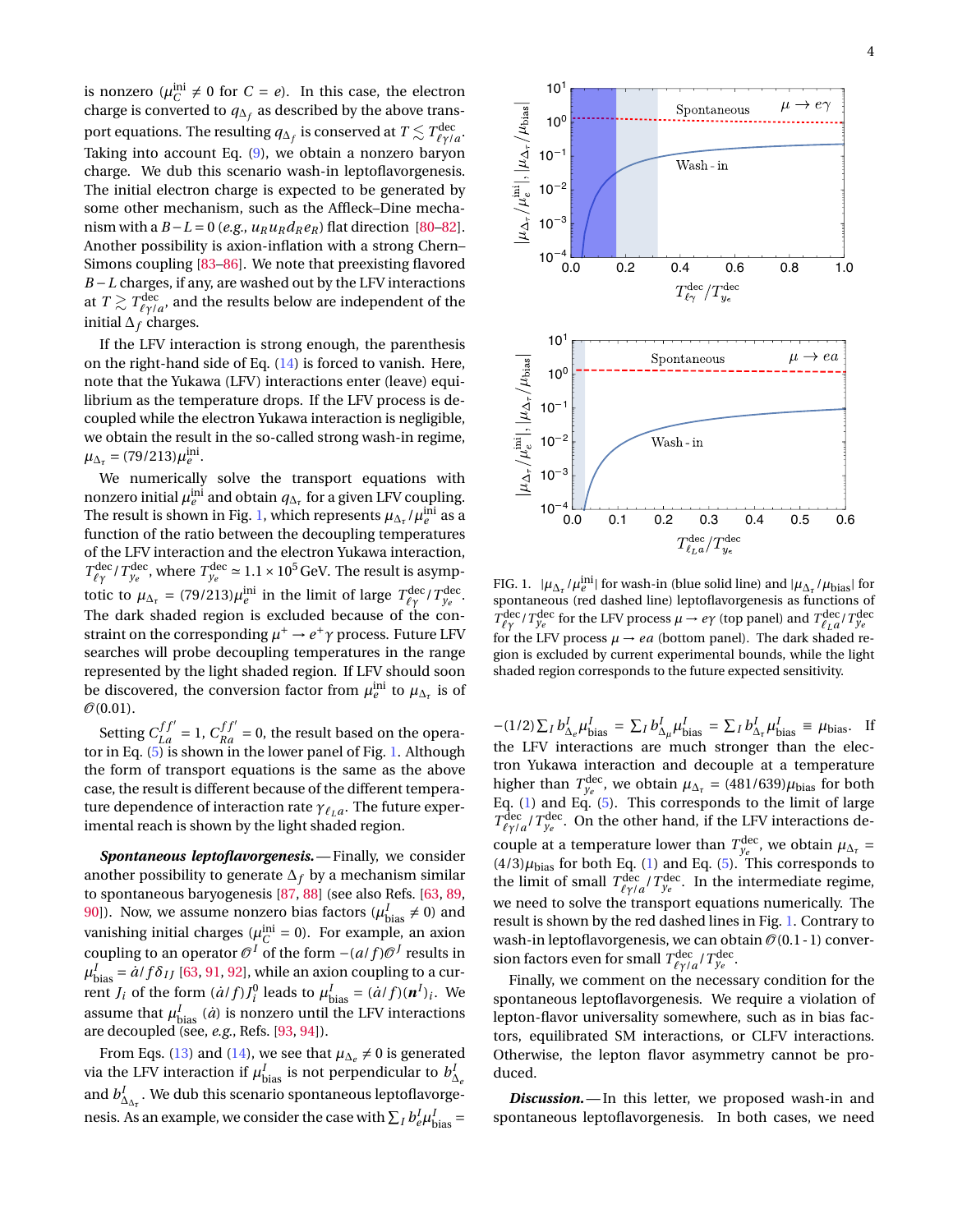We showed that almost any primordial charge can be reprocessed into a lepton flavor asymmetry if LFV is efficient in the early Universe, which in the end can lead to the present baryon asymmetry. Although we focused on operators inducing  $\mu \rightarrow e\gamma$  and  $\mu \rightarrow ea$ , other processes are also interesting, as they will be extensively searched for in the near future, such as  $\mu N \rightarrow eN$  by DeeMe [\[95\]](#page-6-22), COMET [\[96\]](#page-6-23), Mu2e [\[97\]](#page-6-24), PRISM [\[98\]](#page-6-25), and  $\mu \rightarrow eee$  by Mu3e [\[99\]](#page-6-26). Our results do not qualitatively change in these cases.

The anomalies and hints of lepton universality violation, *viz.* muon *g* − 2 [\[34–](#page-5-7)[36\]](#page-5-8) and *B* meson decay [\[29](#page-5-3)[–31\]](#page-5-4), may be explained by an operator similar to the LFV interactions with the flavor indices replaced by the identical flavors. One may generally think that LFV processes are linked by these anomalies [\[37–](#page-5-9)[40\]](#page-5-10). In fact, much effort has been invested in order to construct UV models that explain the anomalies without introducing large LFVs [\[41](#page-5-11)[–48\]](#page-5-12). We note that our mechanism works (even more efficiently) for suppressed but nonzero LFV interactions, including these models.

Finally, we comment on possible observable effects of the remnant lepton flavor asymmetry, which may be as large as 10−(4···2), depending on the scenario. The lepton flavor asymmetries remain until they are washed out by neutrino oscillations at a temperature of order 10MeV [\[100,](#page-6-27) [101\]](#page-6-28). In the literature, much attention has been paid to the observable effect of a total lepton asymmetry rather than lepton flavor asymmetries [\[102–](#page-6-29)[104\]](#page-6-30). Recently, however, it has been pointed out that large flavor asymmetries may turn the QCD phase transition into a first-order phase transition [\[105\]](#page-6-31), which could lead to an observable signal in gravitational waves [\[106\]](#page-6-32). This provides another unique prediction of leptoflavorgenesis in addition to LFV interactions.

*Acknowledgments.*— KM was supported by MEXT Leading Initiative for Excellent Young Researchers Grant Number JP-MXS0320200430. MY was supported by MEXT Leading Initiative for Excellent Young Researchers, and by JSPS KAK-ENHI Grant No. 20H0585, 20K22344, and 21K13910. This project has received funding from the European Union's Horizon 2020 Research and Innovation Programme under grant agreement number 796961, "AxiBAU" (KS).

- <span id="page-4-0"></span><sup>∗</sup> [kyohei.mukaida@kek.jp](mailto:kyohei.mukaida@kek.jp)
- <span id="page-4-1"></span>† [kai.schmitz@cern.ch](mailto:kai.schmitz@cern.ch)
- <span id="page-4-2"></span>‡ [m.yamada@tohoku.ac.jp](mailto:m.yamada@tohoku.ac.jp)
- <span id="page-4-3"></span>[1] G. 't Hooft, *Symmetry Breaking Through Bell-Jackiw Anomalies*, *[Phys. Rev. Lett.](https://doi.org/10.1103/PhysRevLett.37.8)* **37** (1976) 8.
- <span id="page-4-4"></span>[2] S. Dimopoulos and L. Susskind, *On the Baryon Number of the Universe*, *Phys. Rev. D* **18** [\(1978\) 4500.](https://doi.org/10.1103/PhysRevD.18.4500)
- [3] N. S. Manton, *Topology in the Weinberg-Salam Theory*, *[Phys.](https://doi.org/10.1103/PhysRevD.28.2019) Rev. D* **28** [\(1983\) 2019.](https://doi.org/10.1103/PhysRevD.28.2019)
- [4] F. R. Klinkhamer and N. S. Manton, *A Saddle Point Solution in the Weinberg-Salam Theory*, *[Phys. Rev. D](https://doi.org/10.1103/PhysRevD.30.2212)* **30** (1984) 2212.
- <span id="page-4-5"></span>[5] V. A. Kuzmin, V. A. Rubakov and M. E. Shaposhnikov, *On the Anomalous Electroweak Baryon Number Nonconservation in the Early Universe*, *[Phys. Lett. B](https://doi.org/10.1016/0370-2693(85)91028-7)* **155** (1985) 36.
- <span id="page-4-6"></span>[6] B. Pontecorvo, *Neutrino Experiments and the Problem of Conservation of Leptonic Charge*, *Zh. Eksp. Teor. Fiz.* **53** (1967) 1717.
- [7] V. N. Gribov and B. Pontecorvo, *Neutrino astronomy and lepton charge*, *[Phys. Lett. B](https://doi.org/10.1016/0370-2693(69)90525-5)* **28** (1969) 493.
- [8] SUPER-KAMIOKANDE collaboration, *Evidence for oscillation of atmospheric neutrinos*, *[Phys. Rev. Lett.](https://doi.org/10.1103/PhysRevLett.81.1562)* **81** (1998) 1562 [[hep-ex/9807003](https://arxiv.org/abs/hep-ex/9807003)].
- [9] SNO collaboration, *Measurement of the rate of ν<sup>e</sup>* +*d* → *p* + *p* +*e* <sup>−</sup> *interactions produced by* <sup>8</sup>*B solar neutrinos at the Sudbury Neutrino Observatory*, *[Phys. Rev.](https://doi.org/10.1103/PhysRevLett.87.071301) Lett.* **87** [\(2001\) 071301](https://doi.org/10.1103/PhysRevLett.87.071301) [[nucl-ex/0106015](https://arxiv.org/abs/nucl-ex/0106015)].
- <span id="page-4-7"></span>[10] SNO collaboration, *Direct evidence for neutrino flavor transformation from neutral current interactions in the Sudbury Neutrino Observatory*, *[Phys. Rev. Lett.](https://doi.org/10.1103/PhysRevLett.89.011301)* **89** (2002) [011301](https://doi.org/10.1103/PhysRevLett.89.011301) [[nucl-ex/0204008](https://arxiv.org/abs/nucl-ex/0204008)].
- <span id="page-4-8"></span>[11] S. Weinberg, *Baryon and Lepton Nonconserving Processes*, *[Phys. Rev. Lett.](https://doi.org/10.1103/PhysRevLett.43.1566)* **43** (1979) 1566.
- <span id="page-4-9"></span>[12] Y. Kuno and Y. Okada, *Muon decay and physics beyond the standard model*, *[Rev. Mod. Phys.](https://doi.org/10.1103/RevModPhys.73.151)* **73** (2001) 151 [[hep-ph/9909265](https://arxiv.org/abs/hep-ph/9909265)].
- <span id="page-4-10"></span>[13] L. Calibbi and G. Signorelli, *Charged Lepton Flavour Violation: An Experimental and Theoretical Introduction*, *[Riv. Nuovo Cim.](https://doi.org/10.1393/ncr/i2018-10144-0)* **41** (2018) 71 [[1709.00294](https://arxiv.org/abs/1709.00294)].
- [14] K. S. Babu, P. S. B. Dev, S. Jana and A. Thapa, *Unified framework for B -anomalies, muon g* −2 *and neutrino masses*, *JHEP* **03** [\(2021\) 179](https://doi.org/10.1007/JHEP03(2021)179) [[2009.01771](https://arxiv.org/abs/2009.01771)].
- [15] D. Aloni, P. Asadi, Y. Nakai, M. Reece and M. Suzuki, *Spontaneous CP Violation and Horizontal Symmetry in the MSSM: Toward Lepton Flavor Naturalness*, [2104.02679](https://arxiv.org/abs/2104.02679).
- [16] L. Calibbi, X. Marcano and J. Roy, *Z lepton flavour violation as a probe for new physics at future e*+*<sup>e</sup>* <sup>−</sup> *colliders*, [2107.10273](https://arxiv.org/abs/2107.10273).
- [17] F. Björkeroth, E. J. Chun and S. F. King, *Flavourful Axion Phenomenology*, *JHEP* **08** [\(2018\) 117](https://doi.org/10.1007/JHEP08(2018)117) [[1806.00660](https://arxiv.org/abs/1806.00660)].
- [18] M. Bauer, M. Neubert, S. Renner, M. Schnubel and A. Thamm, *Axionlike Particles, Lepton-Flavor Violation, and a New Explanation of aµ and ae* , *[Phys. Rev. Lett.](https://doi.org/10.1103/PhysRevLett.124.211803)* **124** (2020) [211803](https://doi.org/10.1103/PhysRevLett.124.211803) [[1908.00008](https://arxiv.org/abs/1908.00008)].
- [19] C. Cornella, P. Paradisi and O. Sumensari, *Hunting for ALPs with Lepton Flavor Violation*, *JHEP* **01** [\(2020\) 158](https://doi.org/10.1007/JHEP01(2020)158) [[1911.06279](https://arxiv.org/abs/1911.06279)].
- [20] M. Endo, S. Iguro and T. Kitahara, *Probing eµ flavor-violating ALP at Belle II*, *JHEP* **06** [\(2020\) 040](https://doi.org/10.1007/JHEP06(2020)040) [[2002.05948](https://arxiv.org/abs/2002.05948)].
- [21] H. Ishida, S. Matsuzaki and Y. Shigekami, *New perspective in searching for axionlike particles from flavor physics*, *[Phys.](https://doi.org/10.1103/PhysRevD.103.095022) Rev. D* **103** [\(2021\) 095022](https://doi.org/10.1103/PhysRevD.103.095022) [[2006.02725](https://arxiv.org/abs/2006.02725)].
- <span id="page-4-11"></span>[22] L. Calibbi, D. Redigolo, R. Ziegler and J. Zupan, *Looking forward to Lepton-flavor-violating ALPs*, *JHEP* **09** [\(2021\) 173](https://doi.org/10.1007/JHEP09(2021)173) [[2006.04795](https://arxiv.org/abs/2006.04795)].
- [23] P. Escribano and A. Vicente, *Ultralight scalars in leptonic observables*, *JHEP* **03** [\(2021\) 240](https://doi.org/10.1007/JHEP03(2021)240) [[2008.01099](https://arxiv.org/abs/2008.01099)].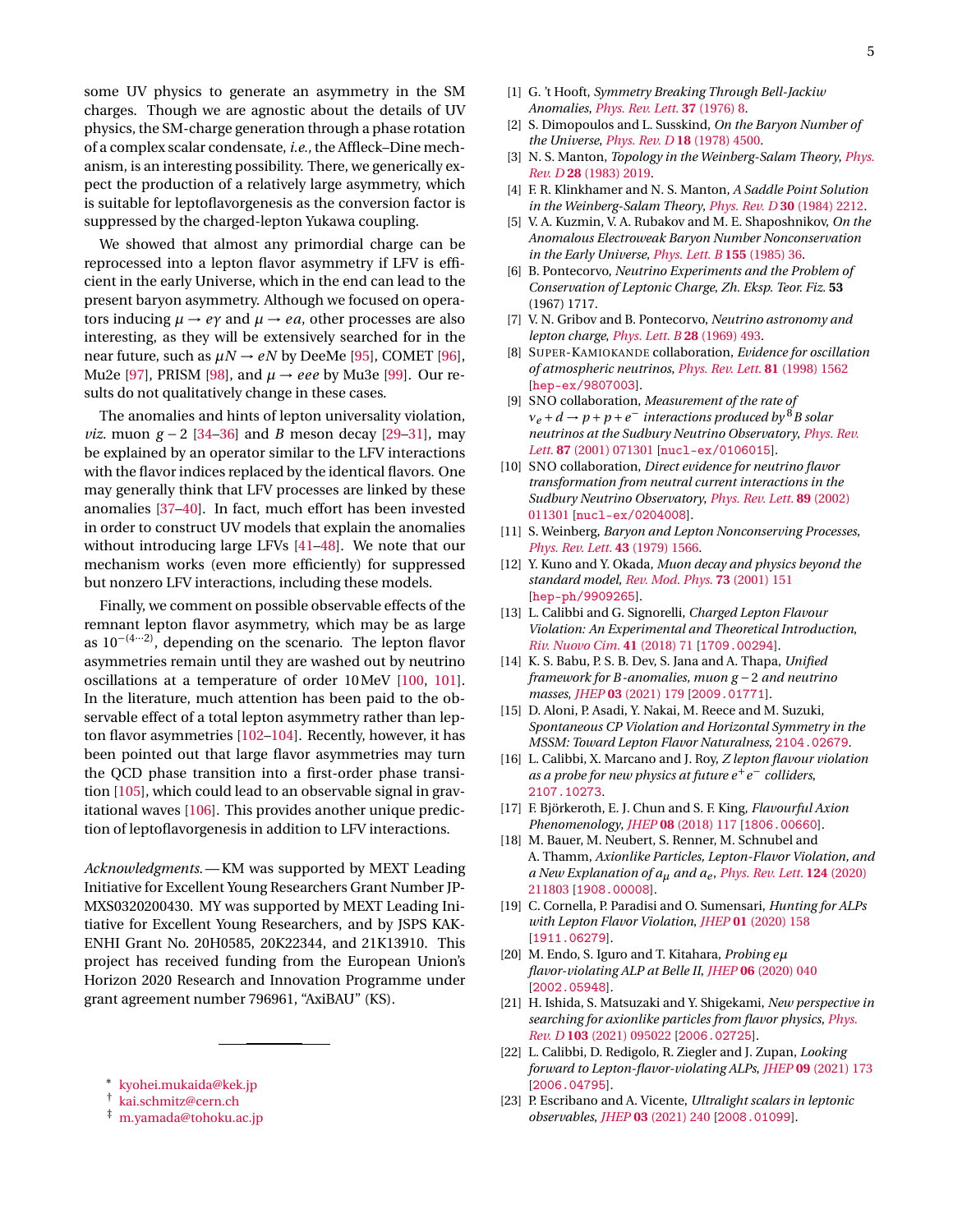- [24] L. Di Luzio, R. Gröber and P. Paradisi, *Hunting for the CP violating ALP*, [2010.13760](https://arxiv.org/abs/2010.13760).
- [25] Q. Bonnefoy, P. Cox, E. Dudas, T. Gherghetta and M. D. Nguyen, *Flavoured Warped Axion*, *JHEP* **04** [\(2021\) 084](https://doi.org/10.1007/JHEP04(2021)084) [[2012.09728](https://arxiv.org/abs/2012.09728)].
- [26] K. Ma, *Polarization Effects in Lepton Flavor Violated Decays Induced by Axion-Like Particles*, [2104.11162](https://arxiv.org/abs/2104.11162).
- <span id="page-5-0"></span>[27] M. Bauer, M. Neubert, S. Renner, M. Schnubel and A. Thamm, *Flavor probes of axion-like particles*, [2110.10698](https://arxiv.org/abs/2110.10698).
- <span id="page-5-1"></span>[28] J. L. Feng, T. Moroi, H. Murayama and E. Schnapka, *Third generation familons, b factories, and neutrino cosmology*, *[Phys. Rev. D](https://doi.org/10.1103/PhysRevD.57.5875)* **57** (1998) 5875 [[hep-ph/9709411](https://arxiv.org/abs/hep-ph/9709411)].
- <span id="page-5-3"></span>[29] LHCB collaboration, *Test of lepton universality with*  $B^0 \rightarrow K^{*0} \ell^+ \ell^-$  *decays, JHEP* **08** [\(2017\) 055](https://doi.org/10.1007/JHEP08(2017)055) [[1705.05802](https://arxiv.org/abs/1705.05802)].
- [30] LHCB collaboration, *Search for lepton-universality violation in*  $B^+ \to K^+ \ell^+ \ell^-$  *decays, [Phys. Rev. Lett.](https://doi.org/10.1103/PhysRevLett.122.191801)* **122** [\(2019\) 191801](https://doi.org/10.1103/PhysRevLett.122.191801) [[1903.09252](https://arxiv.org/abs/1903.09252)].
- <span id="page-5-4"></span>[31] LHCB collaboration, *Test of lepton universality in beauty-quark decays*, [2103.11769](https://arxiv.org/abs/2103.11769).
- <span id="page-5-5"></span>[32] HFLAV collaboration, *Averages of b-hadron, c-hadron, and τ-lepton properties as of 2018*, *[Eur. Phys. J. C](https://doi.org/10.1140/epjc/s10052-020-8156-7)* **81** (2021) 226 [[1909.12524](https://arxiv.org/abs/1909.12524)].
- <span id="page-5-6"></span>[33] W. Altmannshofer, P. S. B. Dev, A. Soni and Y. Sui, *Addressing*  $R_{D(*)}$ ,  $R_{K(*)}$ , muon g − 2 *and ANITA anomalies in a minimal R-parity violating supersymmetric framework*, *[Phys. Rev. D](https://doi.org/10.1103/PhysRevD.102.015031)* **102** [\(2020\) 015031](https://doi.org/10.1103/PhysRevD.102.015031) [[2002.12910](https://arxiv.org/abs/2002.12910)].
- <span id="page-5-7"></span>[34] MUON G-2 collaboration, *Final Report of the Muon E821 Anomalous Magnetic Moment Measurement at BNL*, *[Phys.](https://doi.org/10.1103/PhysRevD.73.072003) Rev. D* **73** [\(2006\) 072003](https://doi.org/10.1103/PhysRevD.73.072003) [[hep-ex/0602035](https://arxiv.org/abs/hep-ex/0602035)].
- [35] F. Jegerlehner and A. Nyffeler, *The Muon g-2*, *[Phys. Rept.](https://doi.org/10.1016/j.physrep.2009.04.003)* **477** [\(2009\) 1](https://doi.org/10.1016/j.physrep.2009.04.003) [[0902.3360](https://arxiv.org/abs/0902.3360)].
- <span id="page-5-8"></span>[36] MUON G-2 collaboration, *Measurement of the Positive Muon Anomalous Magnetic Moment to 0.46 ppm*, *[Phys. Rev.](https://doi.org/10.1103/PhysRevLett.126.141801) Lett.* **126** [\(2021\) 141801](https://doi.org/10.1103/PhysRevLett.126.141801) [[2104.03281](https://arxiv.org/abs/2104.03281)].
- <span id="page-5-9"></span>[37] J. L. Feng, K. T. Matchev and Y. Shadmi, *Theoretical expectations for the muon's electric dipole moment*, *[Nucl.](https://doi.org/10.1016/S0550-3213(01)00383-2) Phys. B* **613** [\(2001\) 366](https://doi.org/10.1016/S0550-3213(01)00383-2) [[hep-ph/0107182](https://arxiv.org/abs/hep-ph/0107182)].
- [38] L. Calibbi, A. Faccia, A. Masiero and S. K. Vempati, *Lepton flavour violation from SUSY-GUTs: Where do we stand for MEG, PRISM/PRIME and a super flavour factory*, *[Phys. Rev.](https://doi.org/10.1103/PhysRevD.74.116002) D* **74** [\(2006\) 116002](https://doi.org/10.1103/PhysRevD.74.116002) [[hep-ph/0605139](https://arxiv.org/abs/hep-ph/0605139)].
- [39] G. F. Giudice, P. Paradisi and M. Passera, *Testing new physics with the electron g-2*, *JHEP* **11** [\(2012\) 113](https://doi.org/10.1007/JHEP11(2012)113) [[1208.6583](https://arxiv.org/abs/1208.6583)].
- <span id="page-5-10"></span>[40] S. L. Glashow, D. Guadagnoli and K. Lane, *Lepton Flavor Violation in B Decays?*, *[Phys. Rev. Lett.](https://doi.org/10.1103/PhysRevLett.114.091801)* **114** (2015) 091801 [[1411.0565](https://arxiv.org/abs/1411.0565)].
- <span id="page-5-11"></span>[41] A. Greljo, P. Stangl and A. E. Thomsen, *A model of muon anomalies*, *Phys. Lett. B* **820** [\(2021\) 136554](https://doi.org/10.1016/j.physletb.2021.136554) [[2103.13991](https://arxiv.org/abs/2103.13991)].
- [42] L. Calibbi, M. L. López-Ibáñez, A. Melis and O. Vives, *Implications of the Muon g-2 result on the flavour structure of the lepton mass matrix*, *[Eur. Phys. J. C](https://doi.org/10.1140/epjc/s10052-021-09741-1)* **81** (2021) 929 [[2104.03296](https://arxiv.org/abs/2104.03296)].
- [43] M. Ibe, S. Kobayashi, Y. Nakayama and S. Shirai, *Muon g* −2 *in Gauge Mediation without SUSY CP Problem*, [2104.03289](https://arxiv.org/abs/2104.03289).
- [44] T. Li, M. A. Schmidt, C.-Y. Yao and M. Yuan, *Charged lepton flavor violation in light of the muon magnetic moment anomaly and colliders*, [2104.04494](https://arxiv.org/abs/2104.04494).
- [45] A. J. Buras, A. Crivellin, F. Kirk, C. A. Manzari and M. Montull, *Global analysis of leptophilic Z' bosons*, *[JHEP](https://doi.org/10.1007/JHEP06(2021)068)* **06** [\(2021\) 068](https://doi.org/10.1007/JHEP06(2021)068) [[2104.07680](https://arxiv.org/abs/2104.07680)].
- [46] P. S. Bhupal Dev, A. Soni and F. Xu, *Hints of Natural Supersymmetry in Flavor Anomalies?*, [2106.15647](https://arxiv.org/abs/2106.15647).
- [47] A. Greljo, Y. Soreq, P. Stangl, A. E. Thomsen and J. Zupan, *Muonic Force Behind Flavor Anomalies*, [2107.07518](https://arxiv.org/abs/2107.07518).
- <span id="page-5-12"></span>[48] W.-S. Hou and G. Kumar, *Charged lepton flavor violation in light of Muon g* −2, [2107.14114](https://arxiv.org/abs/2107.14114).
- <span id="page-5-2"></span>[49] F. F. Deppisch, J. Harz, M. Hirsch, W.-C. Huang and H. Päs, *Falsifying High-Scale Baryogenesis with Neutrinoless Double Beta Decay and Lepton Flavor Violation*, *[Phys. Rev. D](https://doi.org/10.1103/PhysRevD.92.036005)* **92** [\(2015\) 036005](https://doi.org/10.1103/PhysRevD.92.036005) [[1503.04825](https://arxiv.org/abs/1503.04825)].
- <span id="page-5-13"></span>[50] M. Fukugita and T. Yanagida, *Baryogenesis Without Grand Unification*, *[Phys. Lett. B](https://doi.org/10.1016/0370-2693(86)91126-3)* **174** (1986) 45.
- <span id="page-5-14"></span>[51] V. A. Kuzmin, V. A. Rubakov and M. E. Shaposhnikov, *Anomalous Electroweak Baryon Number Nonconservation and GUT Mechanism for Baryogenesis*, *[Phys. Lett. B](https://doi.org/10.1016/0370-2693(87)91340-2)* **191** [\(1987\) 171.](https://doi.org/10.1016/0370-2693(87)91340-2)
- [52] S. Y. Khlebnikov and M. E. Shaposhnikov, *The Statistical Theory of Anomalous Fermion Number Nonconservation*, *[Nucl. Phys. B](https://doi.org/10.1016/0550-3213(88)90133-2)* **308** (1988) 885.
- <span id="page-5-15"></span>[53] M. Laine and M. E. Shaposhnikov, *A Remark on sphaleron erasure of baryon asymmetry*, *Phys. Rev. D* **61** [\(2000\) 117302](https://doi.org/10.1103/PhysRevD.61.117302) [[hep-ph/9911473](https://arxiv.org/abs/hep-ph/9911473)].
- <span id="page-5-16"></span>[54] A. Pilaftsis and T. E. J. Underwood, *Electroweak-scale resonant leptogenesis*, *Phys. Rev. D* **72** [\(2005\) 113001](https://doi.org/10.1103/PhysRevD.72.113001) [[hep-ph/0506107](https://arxiv.org/abs/hep-ph/0506107)].
- [55] A. Abada, S. Davidson, F.-X. Josse-Michaux, M. Losada and A. Riotto, *Flavor issues in leptogenesis*, *JCAP* **04** [\(2006\) 004](https://doi.org/10.1088/1475-7516/2006/04/004) [[hep-ph/0601083](https://arxiv.org/abs/hep-ph/0601083)].
- [56] E. Nardi, Y. Nir, E. Roulet and J. Racker, *The Importance of flavor in leptogenesis*, *JHEP* **01** [\(2006\) 164](https://doi.org/10.1088/1126-6708/2006/01/164) [[hep-ph/0601084](https://arxiv.org/abs/hep-ph/0601084)].
- [57] A. Abada, S. Davidson, A. Ibarra, F. X. Josse-Michaux, M. Losada and A. Riotto, *Flavour Matters in Leptogenesis*, *JHEP* **09** [\(2006\) 010](https://doi.org/10.1088/1126-6708/2006/09/010) [[hep-ph/0605281](https://arxiv.org/abs/hep-ph/0605281)].
- <span id="page-5-17"></span>[58] P. S. B. Dev, P. Di Bari, B. Garbrecht, S. Lavignac, P. Millington and D. Teresi, *Flavor effects in leptogenesis*, *[Int.](https://doi.org/10.1142/S0217751X18420010) J. Mod. Phys. A* **33** [\(2018\) 1842001](https://doi.org/10.1142/S0217751X18420010) [[1711.02861](https://arxiv.org/abs/1711.02861)].
- <span id="page-5-18"></span>[59] A. Pilaftsis, *Resonant tau-leptogenesis with observable lepton number violation*, *[Phys. Rev. Lett.](https://doi.org/10.1103/PhysRevLett.95.081602)* **95** (2005) 081602 [[hep-ph/0408103](https://arxiv.org/abs/hep-ph/0408103)].
- <span id="page-5-19"></span>[60] K. Dick, M. Lindner, M. Ratz and D. Wright, *Leptogenesis with Dirac neutrinos*, *[Phys. Rev. Lett.](https://doi.org/10.1103/PhysRevLett.84.4039)* **84** (2000) 4039 [[hep-ph/9907562](https://arxiv.org/abs/hep-ph/9907562)].
- <span id="page-5-20"></span>[61] D. Aristizabal Sierra, C. S. Fong, E. Nardi and E. Peinado, *Cloistered Baryogenesis*, *JCAP* **02** [\(2014\) 013](https://doi.org/10.1088/1475-7516/2014/02/013) [[1309.4770](https://arxiv.org/abs/1309.4770)].
- <span id="page-5-21"></span>[62] J. March-Russell, H. Murayama and A. Riotto, *The Small observed baryon asymmetry from a large lepton asymmetry*, *JHEP* **11** [\(1999\) 015](https://doi.org/10.1088/1126-6708/1999/11/015) [[hep-ph/9908396](https://arxiv.org/abs/hep-ph/9908396)].
- <span id="page-5-22"></span>[63] V. Domcke, Y. Ema, K. Mukaida and M. Yamada, *Spontaneous Baryogenesis from Axions with Generic Couplings*, *JHEP* **08** [\(2020\) 096](https://doi.org/10.1007/JHEP08(2020)096) [[2006.03148](https://arxiv.org/abs/2006.03148)].
- <span id="page-5-23"></span>[64] V. Domcke, K. Kamada, K. Mukaida, K. Schmitz and M. Yamada, *Wash-In Leptogenesis*, *[Phys. Rev. Lett.](https://doi.org/10.1103/PhysRevLett.126.201802)* **126** [\(2021\) 201802](https://doi.org/10.1103/PhysRevLett.126.201802) [[2011.09347](https://arxiv.org/abs/2011.09347)].
- <span id="page-5-24"></span>[65] A. Antaramian, L. J. Hall and A. Rasin, *Hypercharge and the cosmological baryon asymmetry*, *[Phys. Rev. D](https://doi.org/10.1103/PhysRevD.49.3881)* **49** (1994) 3881 [[hep-ph/9311279](https://arxiv.org/abs/hep-ph/9311279)].
- <span id="page-5-25"></span>[66] C. S. Fong, *Baryogenesis from Symmetry Principle*, *[Phys.](https://doi.org/10.1016/j.physletb.2015.11.055) Lett. B* **752** [\(2016\) 247](https://doi.org/10.1016/j.physletb.2015.11.055) [[1508.03648](https://arxiv.org/abs/1508.03648)].
- <span id="page-5-26"></span>[67] MEG collaboration, *Search for the lepton flavour violating decay µ* <sup>+</sup> <sup>→</sup> <sup>e</sup> <sup>+</sup>*<sup>γ</sup> with the full dataset of the MEG experiment*, *[Eur. Phys. J. C](https://doi.org/10.1140/epjc/s10052-016-4271-x)* **76** (2016) 434 [[1605.05081](https://arxiv.org/abs/1605.05081)].
- <span id="page-5-27"></span>[68] MEG II collaboration, *The design of the MEG II experiment*, *[Eur. Phys. J. C](https://doi.org/10.1140/epjc/s10052-018-5845-6)* **78** (2018) 380 [[1801.04688](https://arxiv.org/abs/1801.04688)].
- <span id="page-5-28"></span>[69] MEG II collaboration, *The Search for*  $\mu$ +  $\rightarrow$  *e*+ $\gamma$  *with 10–14 Sensitivity: The Upgrade of the MEG Experiment*, *[Symmetry](https://doi.org/10.3390/sym13091591)*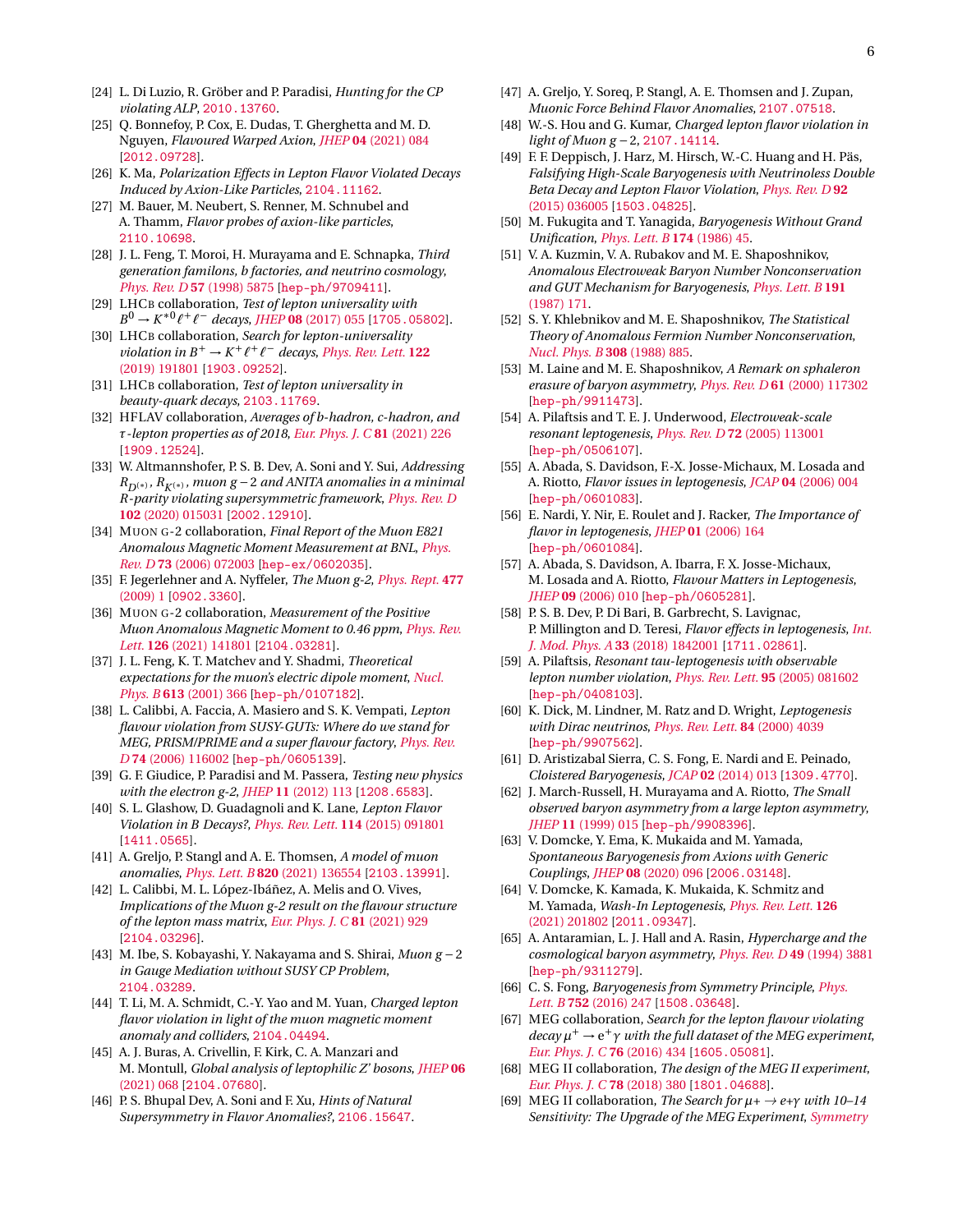**13** [\(2021\) 1591](https://doi.org/10.3390/sym13091591) [[2107.10767](https://arxiv.org/abs/2107.10767)].

- <span id="page-6-0"></span>[70] G. Cavoto, A. Papa, F. Renga, E. Ripiccini and C. Voena, *The quest for µ* → *eγ and its experimental limiting factors at future high intensity muon beams*, *[Eur. Phys. J. C](https://doi.org/10.1140/epjc/s10052-017-5444-y)* **78** (2018) [37](https://doi.org/10.1140/epjc/s10052-017-5444-y) [[1707.01805](https://arxiv.org/abs/1707.01805)].
- <span id="page-6-1"></span>[71] A. Jodidio et al., *Search for Right-Handed Currents in Muon Decay*, *[Phys. Rev. D](https://doi.org/10.1103/PhysRevD.34.1967)* **34** (1986) 1967.
- <span id="page-6-2"></span>[72] A.-K. Perrevoort, *Sensitivity Studies on New Physics in the Mu3e Experiment and Development of Firmware for the Front-End of the Mu3e Pixel Detector*, Ph.D. thesis, U. Heidelberg (main), 2018. 10.11588/heidok.00024585.
- <span id="page-6-3"></span>[73] F. Csikor, Z. Fodor and J. Heitger, *Endpoint of the hot electroweak phase transition*, *[Phys. Rev. Lett.](https://doi.org/10.1103/PhysRevLett.82.21)* **82** (1999) 21 [[hep-ph/9809291](https://arxiv.org/abs/hep-ph/9809291)].
- <span id="page-6-4"></span>[74] M. D'Onofrio, K. Rummukainen and A. Tranberg, *Sphaleron Rate in the Minimal Standard Model*, *[Phys. Rev. Lett.](https://doi.org/10.1103/PhysRevLett.113.141602)* **113** [\(2014\) 141602](https://doi.org/10.1103/PhysRevLett.113.141602) [[1404.3565](https://arxiv.org/abs/1404.3565)].
- <span id="page-6-5"></span>[75] K. Kamada and A. J. Long, *Evolution of the Baryon Asymmetry through the Electroweak Crossover in the Presence of a Helical Magnetic Field*, *[Phys. Rev. D](https://doi.org/10.1103/PhysRevD.94.123509)* **94** (2016) [123509](https://doi.org/10.1103/PhysRevD.94.123509) [[1610.03074](https://arxiv.org/abs/1610.03074)].
- <span id="page-6-6"></span>[76] M. D'Onofrio and K. Rummukainen, *Standard model cross-over on the lattice*, *Phys. Rev. D* **93** [\(2016\) 025003](https://doi.org/10.1103/PhysRevD.93.025003) [[1508.07161](https://arxiv.org/abs/1508.07161)].
- <span id="page-6-7"></span>[77] K. Kamada and A. J. Long, *Baryogenesis from decaying magnetic helicity*, *Phys. Rev. D* **94** [\(2016\) 063501](https://doi.org/10.1103/PhysRevD.94.063501) [[1606.08891](https://arxiv.org/abs/1606.08891)].
- <span id="page-6-8"></span>[78] B. Garbrecht and P. Schwaller, *Spectator Effects during Leptogenesis in the Strong Washout Regime*, *JCAP* **10** [\(2014\)](https://doi.org/10.1088/1475-7516/2014/10/012) [012](https://doi.org/10.1088/1475-7516/2014/10/012) [[1404.2915](https://arxiv.org/abs/1404.2915)].
- <span id="page-6-9"></span>[79] D. Bödeker and D. Schröder, *Equilibration of right-handed electrons*, *JCAP* **05** [\(2019\) 010](https://doi.org/10.1088/1475-7516/2019/05/010) [[1902.07220](https://arxiv.org/abs/1902.07220)].
- <span id="page-6-10"></span>[80] I. Affleck and M. Dine, *A New Mechanism for Baryogenesis*, *[Nucl. Phys. B](https://doi.org/10.1016/0550-3213(85)90021-5)* **249** (1985) 361.
- [81] M. Dine, L. Randall and S. D. Thomas, *Supersymmetry breaking in the early universe*, *[Phys. Rev. Lett.](https://doi.org/10.1103/PhysRevLett.75.398)* **75** (1995) 398 [[hep-ph/9503303](https://arxiv.org/abs/hep-ph/9503303)].
- <span id="page-6-11"></span>[82] M. Dine, L. Randall and S. D. Thomas, *Baryogenesis from flat directions of the supersymmetric standard model*, *[Nucl.](https://doi.org/10.1016/0550-3213(95)00538-2) Phys. B* **458** [\(1996\) 291](https://doi.org/10.1016/0550-3213(95)00538-2) [[hep-ph/9507453](https://arxiv.org/abs/hep-ph/9507453)].
- <span id="page-6-12"></span>[83] P. Adshead and E. I. Sfakianakis, *Fermion production during and after axion inflation*, *JCAP* **11** [\(2015\) 021](https://doi.org/10.1088/1475-7516/2015/11/021) [[1508.00891](https://arxiv.org/abs/1508.00891)].
- [84] P. Adshead, L. Pearce, M. Peloso, M. A. Roberts and L. Sorbo, *Phenomenology of fermion production during axion inflation*, *JCAP* **06** [\(2018\) 020](https://doi.org/10.1088/1475-7516/2018/06/020) [[1803.04501](https://arxiv.org/abs/1803.04501)].
- [85] V. Domcke and K. Mukaida, *Gauge Field and Fermion Production during Axion Inflation*, *JCAP* **11** [\(2018\) 020](https://doi.org/10.1088/1475-7516/2018/11/020) [[1806.08769](https://arxiv.org/abs/1806.08769)].
- <span id="page-6-13"></span>[86] V. Domcke, B. von Harling, E. Morgante and K. Mukaida, *Baryogenesis from axion inflation*, *JCAP* **10** [\(2019\) 032](https://doi.org/10.1088/1475-7516/2019/10/032) [[1905.13318](https://arxiv.org/abs/1905.13318)].
- <span id="page-6-14"></span>[87] A. G. Cohen and D. B. Kaplan, *Thermodynamic Generation of the Baryon Asymmetry*, *[Phys. Lett. B](https://doi.org/10.1016/0370-2693(87)91369-4)* **199** (1987) 251.
- <span id="page-6-15"></span>[88] A. G. Cohen and D. B. Kaplan, *SPONTANEOUS BARYOGENESIS*, *[Nucl. Phys. B](https://doi.org/10.1016/0550-3213(88)90134-4)* **308** (1988) 913.
- <span id="page-6-16"></span>[89] T. Chiba, F. Takahashi and M. Yamaguchi, *Baryogenesis in a flat direction with neither baryon nor lepton charge*, *[Phys.](https://doi.org/10.1103/PhysRevLett.92.011301) Rev. Lett.* **92** [\(2004\) 011301](https://doi.org/10.1103/PhysRevLett.92.011301) [[hep-ph/0304102](https://arxiv.org/abs/hep-ph/0304102)].
- <span id="page-6-17"></span>[90] F. Takahashi and M. Yamaguchi, *Spontaneous baryogenesis in flat directions*, *Phys. Rev. D* **69** [\(2004\) 083506](https://doi.org/10.1103/PhysRevD.69.083506) [[hep-ph/0308173](https://arxiv.org/abs/hep-ph/0308173)].
- <span id="page-6-18"></span>[91] R. T. Co, L. J. Hall and K. Harigaya, *Predictions for Axion Couplings from ALP Cogenesis*, *JHEP* **01** [\(2021\) 172](https://doi.org/10.1007/JHEP01(2021)172) [[2006.04809](https://arxiv.org/abs/2006.04809)].
- <span id="page-6-19"></span>[92] R. T. Co, N. Fernandez, A. Ghalsasi, L. J. Hall and K. Harigaya, *Lepto-Axiogenesis*, *JHEP* **21** [\(2020\) 017](https://doi.org/10.1007/JHEP03(2021)017) [[2006.05687](https://arxiv.org/abs/2006.05687)].
- <span id="page-6-20"></span>[93] R. T. Co and K. Harigaya, *Axiogenesis*, *[Phys. Rev. Lett.](https://doi.org/10.1103/PhysRevLett.124.111602)* **124** [\(2020\) 111602](https://doi.org/10.1103/PhysRevLett.124.111602) [[1910.02080](https://arxiv.org/abs/1910.02080)].
- <span id="page-6-21"></span>[94] R. T. Co, L. J. Hall and K. Harigaya, *Axion Kinetic Misalignment Mechanism*, *[Phys. Rev. Lett.](https://doi.org/10.1103/PhysRevLett.124.251802)* **124** (2020) [251802](https://doi.org/10.1103/PhysRevLett.124.251802) [[1910.14152](https://arxiv.org/abs/1910.14152)].
- <span id="page-6-22"></span>[95] DEEME collaboration, *DeeMe experiment to search for muon to electron conversion at J-PARC MLF*, *[PoS](https://doi.org/10.22323/1.295.0109)* **[NuFact2017](https://doi.org/10.22323/1.295.0109)** (2018) 109.
- <span id="page-6-23"></span>[96] COMET collaboration, *COMET Phase-I Technical Design Report*, *PTEP* **2020** [\(2020\) 033C01](https://doi.org/10.1093/ptep/ptz125) [[1812.09018](https://arxiv.org/abs/1812.09018)].
- <span id="page-6-24"></span>[97] MU2E collaboration, *Mu2e Technical Design Report*, [1501.05241](https://arxiv.org/abs/1501.05241).
- <span id="page-6-25"></span>[98] Y. Kuno, *PRISM/PRIME*, *[Nucl. Phys. B Proc. Suppl.](https://doi.org/10.1016/j.nuclphysbps.2005.05.073)* **149** [\(2005\) 376.](https://doi.org/10.1016/j.nuclphysbps.2005.05.073)
- <span id="page-6-26"></span>[99] A. Blondel et al., *Research Proposal for an Experiment to Search for the Decay*  $\mu \rightarrow eee$ , [1301.6113](https://arxiv.org/abs/1301.6113).
- <span id="page-6-27"></span>[100] Y. Y. Y. Wong, *Analytical treatment of neutrino asymmetry equilibration from flavor oscillations in the early universe*, *Phys. Rev. D* **66** [\(2002\) 025015](https://doi.org/10.1103/PhysRevD.66.025015) [[hep-ph/0203180](https://arxiv.org/abs/hep-ph/0203180)].
- <span id="page-6-28"></span>[101] A. D. Dolgov, S. H. Hansen, S. Pastor, S. T. Petcov, G. G. Raffelt and D. V. Semikoz, *Cosmological bounds on neutrino degeneracy improved by flavor oscillations*, *[Nucl. Phys. B](https://doi.org/10.1016/S0550-3213(02)00274-2)* **632** [\(2002\) 363](https://doi.org/10.1016/S0550-3213(02)00274-2) [[hep-ph/0201287](https://arxiv.org/abs/hep-ph/0201287)].
- <span id="page-6-29"></span>[102] I. M. Oldengott and D. J. Schwarz, *Improved constraints on lepton asymmetry from the cosmic microwave background*, *EPL* **119** [\(2017\) 29001](https://doi.org/10.1209/0295-5075/119/29001) [[1706.01705](https://arxiv.org/abs/1706.01705)].
- [103] M. M. Wygas, I. M. Oldengott, D. Bödeker and D. J. Schwarz, *Cosmic QCD Epoch at Nonvanishing Lepton Asymmetry*, *[Phys. Rev. Lett.](https://doi.org/10.1103/PhysRevLett.121.201302)* **121** (2018) 201302 [[1807.10815](https://arxiv.org/abs/1807.10815)].
- <span id="page-6-30"></span>[104] F. Hajkarim, J. Schaffner-Bielich, S. Wystub and M. M. Wygas, *Effects of the QCD Equation of State and Lepton Asymmetry on Primordial Gravitational Waves*, *[Phys. Rev. D](https://doi.org/10.1103/PhysRevD.99.103527)* **99** [\(2019\) 103527](https://doi.org/10.1103/PhysRevD.99.103527) [[1904.01046](https://arxiv.org/abs/1904.01046)].
- <span id="page-6-31"></span>[105] F. Gao and I. M. Oldengott, *Cosmology meets functional QCD: First-order cosmic QCD transition induced by large lepton asymmetries*, [2106.11991](https://arxiv.org/abs/2106.11991).
- <span id="page-6-32"></span>[106] P. Lerambert-Potin and J. A. de Freitas Pacheco, *Gravitational Waves from the Cosmological Quark-Hadron Phase Transition Revisited*, *Universe* **7** [\(2021\) 304](https://doi.org/10.3390/universe7080304) [[2108.10727](https://arxiv.org/abs/2108.10727)].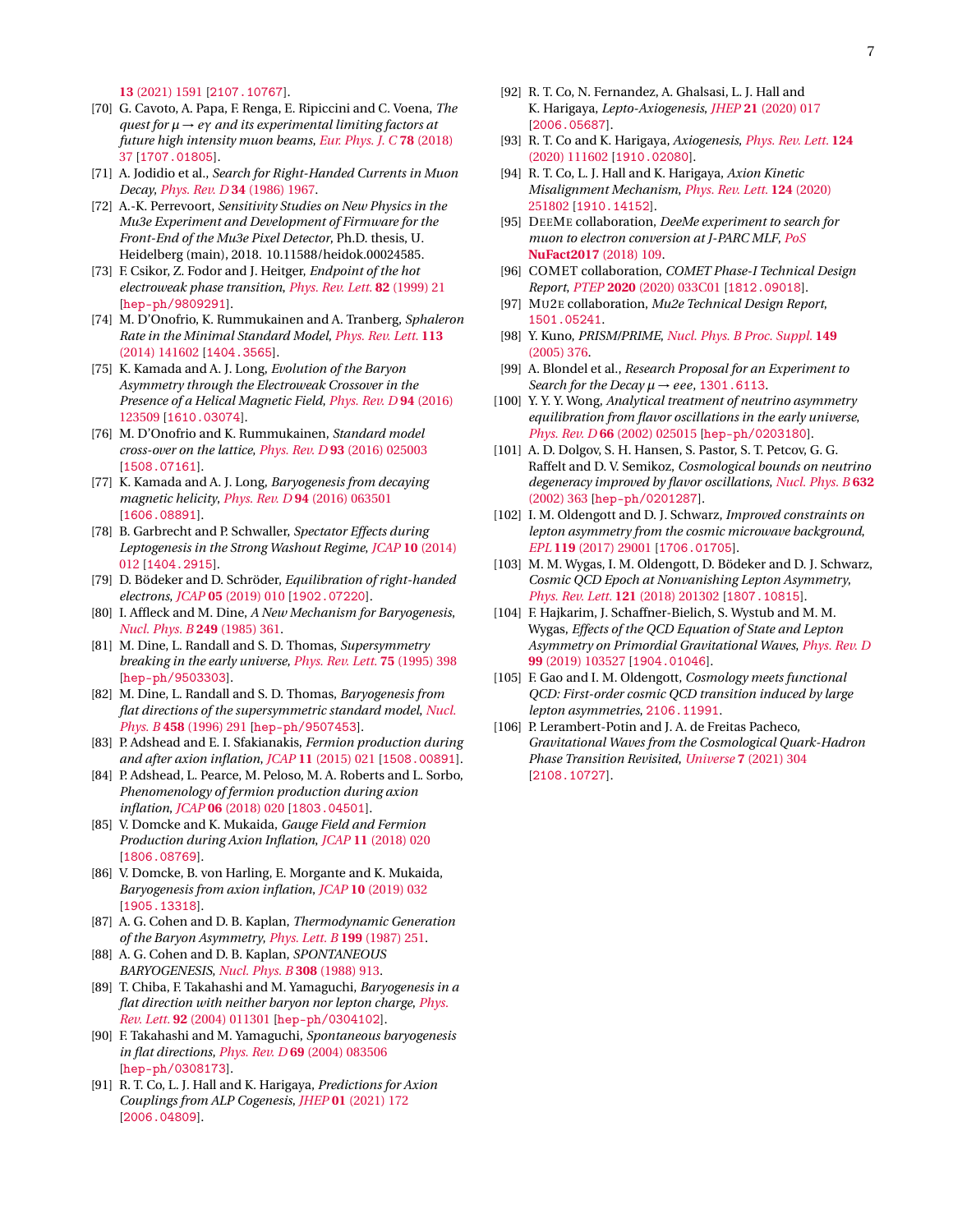## **Supplemental Material**

In this Supplemental Material, we provide reduced transport equations by integrating out all SM spectator processes. Our conventions and notation in the following analysis will closely follow the discussion in [\[64\]](#page-5-23) (see also Ref. [\[63\]](#page-5-22)).

Depending on the temperature of the SM plasma, some SM interactions are in equilibrium, while all other interactions are inefficient, thus leading to additional conserved quantities. We are interested in the transport equation around the decoupling temperature of the LFV interactions, which is of order  $10^{4...5}$  GeV. We can greatly simplify the transport equations in this regime, assuming that all interactions except for the electron Yukawa and LFV interactions are equilibrated. We denote the chemical potentials of the 16 species in the Standard Model by  $(\mu)_i = \mu_i$ , where the index runs through

$$
i = e, \mu, \tau, \ell_e, \ell_\mu, \ell_\tau, u, c, t, d, s, b, Q_1, Q_2, Q_3, \phi.
$$
 (S1)

The multiplicity factor is given by

$$
\mathbf{g} = (1, 1, 1, 2, 2, 2, 3, 3, 3, 3, 3, 3, 6, 6, 6, 4). \tag{S2}
$$

We first derive the equilibrium values of these chemical potentials with all interactions in equilibrium, except for the electron Yukawa and LFV interactions. For this purpose, we need charge vectors  $\pmb{n}^I$  for the relevant interactions *I*, which can be found in, *e.g.*, Refs. [\[63,](#page-5-22) [64\]](#page-5-23). We adopt the convention of (S4 - 15) in Ref. [\[64\]](#page-5-23), such as  $n^{y_e} = (-1, 0, 0, 1, 0, 0, 0, 0, 0, 0, 0, 0, 0, 0, -1)$ . In addition, we use

$$
\boldsymbol{n}^{\ell W/B,\mu e} = (-1,0,0,0,1,0,0,0,0,0,0,0,0,0,0,-1) ,
$$
\n(S3)

$$
\boldsymbol{n}^{\ell W/B, e\mu} = (0, -1, 0, 1, 0, 0, 0, 0, 0, 0, 0, 0, 0, 0, 0, -1),
$$
\n(S4)

$$
\boldsymbol{n}^{\ell W/B,\tau e} = (-1,0,0,0,0,1,0,0,0,0,0,0,0,0,0,-1) ,
$$
\n(S5)

$$
\boldsymbol{n}^{\ell W/B, e\tau} = (0, 0, -1, 1, 0, 0, 0, 0, 0, 0, 0, 0, 0, 0, 0, -1) ,
$$
\n(S6)

$$
\boldsymbol{n}^{\ell W/B,\tau\mu} = (0,-1,0,0,0,1,0,0,0,0,0,0,0,0,0,-1) ,
$$
 (S7)

$$
\boldsymbol{n}^{\ell W/B,\mu\tau} = (0,0,-1,0,1,0,0,0,0,0,0,0,0,0,0,-1) ,
$$
\n(S8)

for the CLFV interactions of Eq. [\(1\)](#page-1-0) and

$$
\boldsymbol{n}^{\ell_R a,\mu e} = (-1,1,0,0,0,0,0,0,0,0,0,0,0,0,0,0), \qquad (S9)
$$

$$
\boldsymbol{n}^{\ell_L a, \mu e} = (0, 0, 0, -1, 1, 0, 0, 0, 0, 0, 0, 0, 0, 0, 0, 0), \qquad (S10)
$$

$$
\boldsymbol{n}^{\ell_R a, e\tau} = (1, 0, -1, 0, 0, 0, 0, 0, 0, 0, 0, 0, 0, 0, 0, 0), \qquad (S11)
$$

$$
\boldsymbol{n}^{\ell_L a, e\tau} = (0, 0, 0, 1, 0, -1, 0, 0, 0, 0, 0, 0, 0, 0, 0, 0), \qquad (S12)
$$

$$
\boldsymbol{n}^{\ell_R a, \tau \mu} = (0, -1, 1, 0, 0, 0, 0, 0, 0, 0, 0, 0, 0, 0, 0, 0), \qquad (S13)
$$

$$
\boldsymbol{n}^{\ell_L a, \tau \mu} = (0, 0, 0, 0, -1, 1, 0, 0, 0, 0, 0, 0, 0, 0, 0, 0), \qquad (S14)
$$

for those of Eq. [\(5\)](#page-1-2). Similarly, one can find vectors for conserved charges that are orthogonal to all charge vectors for the relevant interactions. For example, the hypercharge *Y* and three lepton flavor charges  $\Delta_f$  ( $f = e, \mu, \tau$ ) are conserved in the SM. The electron charge (*i.e.,* the right-handed electron number) is conserved if the electron Yukawa interaction is turned off. We denote the set of the linearly independent conserved charge vectors as  $\bm{n}^C$  ( $C=Y, \Delta_e, \Delta_\mu, \Delta_\tau, e$ ). If the initial chemical potentials of the SM fields are specified by a vector  $\pmb{\mu}^{\text{ini}}$ , the following quantities are constant,

<span id="page-7-0"></span>
$$
\left(\boldsymbol{n}^C \circ \boldsymbol{g}\right) \cdot \boldsymbol{\mu}^{\text{ini}} = \mu_C^{\text{ini}} \quad (= \text{const.}),\tag{S15}
$$

for conserved charges *C*. Here, the ∘ symbol denotes the entrywise Hadamard product, such that  $(\bm{n}^C \circ \bm{g})_i = (\bm{n}^C)_i (\bm{g})_i$ .

Equipped with the above notation, we write the general transport equation as

$$
\dot{\boldsymbol{q}} = -\frac{1}{T} \sum_{I} \gamma_{I} \boldsymbol{n}^{I} \left( \boldsymbol{n}^{I} \cdot \boldsymbol{\mu} - \mu_{\text{bias}}^{I} \right), \tag{S16}
$$

where  $\gamma_I$  is the linear response of the interaction  $I$  or the rate per unit time-volume for an operator  $\mathscr{O}^I.$  We include a bias factor  $\mu_{\rm bias}^I$ , which is introduced in the spontaneous leptoflavorgenesis, as we explain in the main text. We rewrite the transport equations, assuming that all interactions except for the electron Yukawa and LFV interactions are equilibrated and that the latter two interactions are turned off. Together with the constrains of conserved charges, we obtain

<span id="page-7-1"></span>
$$
\underline{\mathbf{M}}\boldsymbol{\mu}_{\text{eq}} = \boldsymbol{m}, \qquad \underline{\mathbf{M}} = \begin{pmatrix} (\boldsymbol{n}^{I})^{\text{T}} \\ (\boldsymbol{n}^{C} \circ \mathbf{g})^{\text{T}} \end{pmatrix}, \qquad \boldsymbol{m} = \begin{pmatrix} \mu_{\text{bias}}^{I} \\ \mu_{\text{C}}^{\text{ini}} \end{pmatrix}, \tag{S17}
$$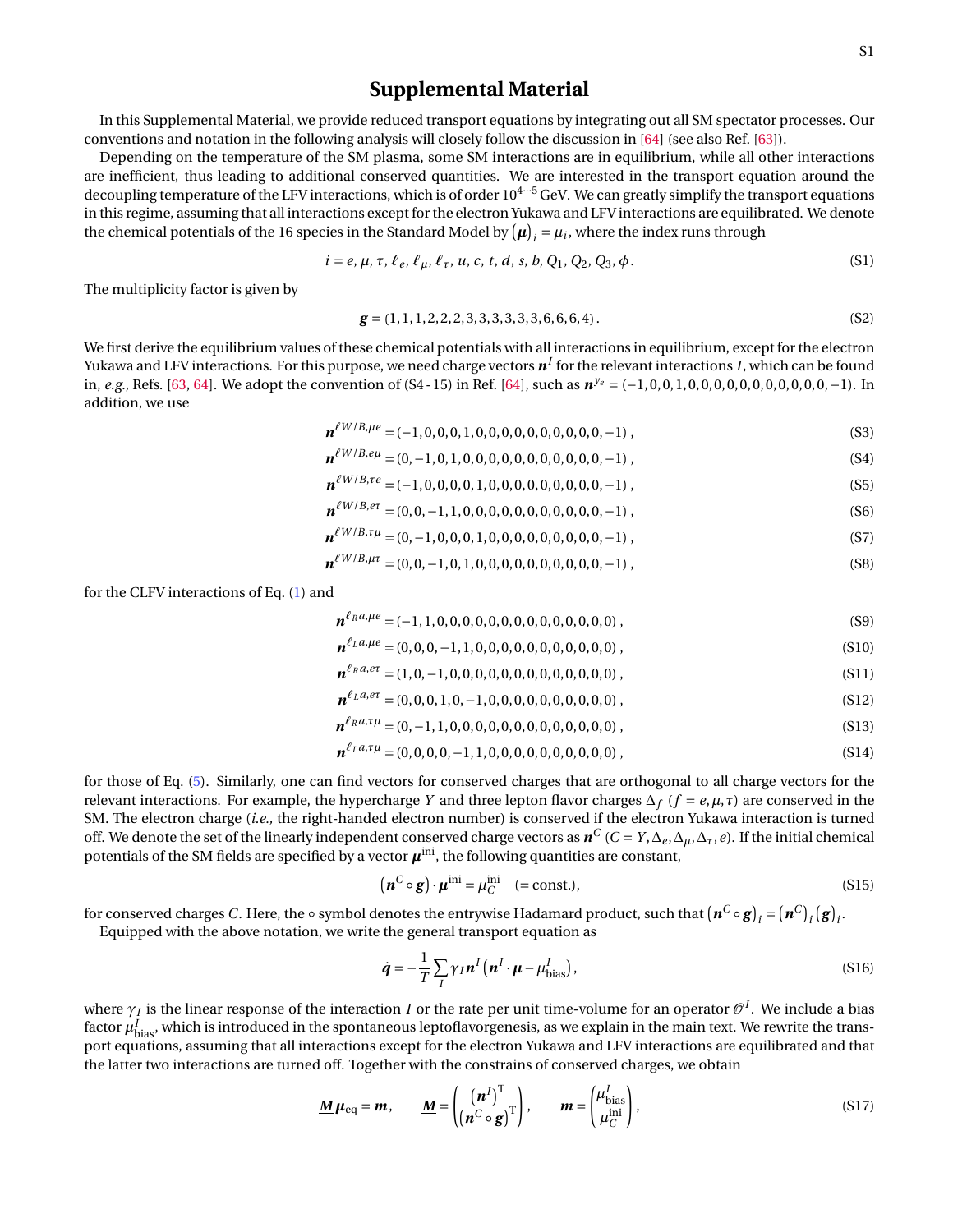The first set of equations, associated with  $\mu_{bias}^I$ , comes from the equilibrium conditions. The second set of equations, associated with  $\mu_C^{\text{ini}}$ , comes from the constraints imposed by conserved charges with initial charges  $\mu_C^{\text{ini}}$ , Eq. [\(S15\)](#page-7-0). Here, we implicitly assume for simplicity that the set of vectors  $\pmb{n}^I$  are independent for all *I*. However, the charge vectors for the up and down Yukawa interactions are degenerate with that for the strong sphaleron and the former two interaction rates are comparable to each other. In such a case, some corrections arise with a combination of their interaction rates [\[63\]](#page-5-22). In Eq.  $(S17)$ , we omit this for simplicity, while in the following analysis we take it into account (see Eq.  $(S25)$ ). Equation  $(S17)$  is solved by  $\mu_{eq} = \underline{M}^{-1}m$ . Given this equilibrium solution, a certain charge  $q_C$  specified by a vector  $\vec{n}^C$  can be calculated from

<span id="page-8-2"></span><span id="page-8-1"></span>
$$
q_C = \frac{T^3}{6} \frac{\mu_C}{T} = \frac{T^2}{6} \left( \mathbf{n}^C \circ \mathbf{g} \right) \cdot \mu_{\text{eq}}.
$$
 (S18)

Now we shall turn on the electron Yukawa as well as LFV interactions that violate some ∆*<sup>f</sup>* . For concreteness, we first consider the case based on the operators in Eq. [\(1\)](#page-1-0). Since the decoupling temperature of the LFV interactions is comparable to that of the electron Yukawa interaction, we need to numerically solve the transport equations for  $q_e$  and  $\Delta_f$ ,

$$
\dot{q}_e + 3Hq_e = -\frac{1}{T}\gamma_e \left(\mu_e - \mu_{\ell_e} + \mu_{\phi} + \mu_{bias}^e\right) - \sum_{f'} \frac{1}{T} \gamma_{\ell W/B}^{f'e} \left(\mu_e - \mu_{\ell_{f'}} + \mu_{\phi} + \mu_{bias}^{\ell W/B, f'e}\right),\tag{S19}
$$

$$
\dot{q}_{\Delta_f} + 3Hq_{\Delta_f} = -\sum_{f'} \frac{1}{T} \gamma_{\ell W/B}^{f'} \left( \mu_{f'} - \mu_{\ell_f} + \mu_{\phi} + \mu_{\text{bias}}^{\ell W/B, f'} \right) - \sum_{f'} \frac{1}{T} \gamma_{\ell W/B}^{f'} \left( -\mu_f + \mu_{\ell_{f'}} - \mu_{\phi} - \mu_{\text{bias}}^{\ell W/B, f'f} \right),\tag{S20}
$$

where we take into account the Hubble expansion. Next, we need to rewrite  $\mu_{\ell_f},\mu_{f'},$  and  $\mu_\phi$  in terms of  $\mu_e$  and  $\mu_{\Delta_f}$  making use of  $\mu_{\text{eq}} = \underline{M}^{-1}m$ . Assuming a universal coupling  $C_{\ell R}^{ff'}$  $\frac{df'}{\ell B} = C_{\ell B} \approx 1.1 C_{\ell \gamma}$  and  $\frac{df'}{\ell W}$  $\frac{df'}{dw} = 0$  except for  $f' = e$  for simplicity, we obtain

$$
\dot{q}_e + 3Hq_e = -\frac{1}{T}\gamma_e \left(\frac{711}{481}\mu_e + \frac{5}{13}\mu_{\Delta_e} - \frac{4}{37}\mu_{\Delta_\mu} - \frac{4}{37}\mu_{\Delta_\tau} - \sum_I b^I_e \mu^I_{bias}\right),\tag{S21}
$$

$$
\dot{q}_{\Delta_e} + 3Hq_{\Delta_e} = -\frac{1}{T}\gamma_{\ell B} \left( \frac{474}{481} \mu_e + \frac{12}{13} \mu_{\Delta_e} - \frac{15}{37} \mu_{\Delta_\mu} - \frac{15}{37} \mu_{\Delta_\tau} - \sum_I b_{\Delta_e}^I \mu_{bias}^I \right),\tag{S22}
$$

$$
\dot{q}_{\Delta_{\mu}} + 3Hq_{\Delta_{\mu}} = -\frac{1}{T}\gamma_{\ell B} \left( -\frac{237}{481}\mu_{e} - \frac{6}{13}\mu_{\Delta_{e}} + \frac{115}{111}\mu_{\Delta_{\mu}} - \frac{70}{111}\mu_{\Delta_{\tau}} - \sum_{I} b_{\Delta_{\mu}}^{I} \mu_{bias}^{I} \right),
$$
\n(S23)

$$
\dot{q}_{\Delta_{\tau}} + 3Hq_{\Delta_{\tau}} = -\frac{1}{T}\gamma_{\ell B} \left( -\frac{237}{481}\mu_{e} - \frac{6}{13}\mu_{\Delta_{e}} - \frac{70}{111}\mu_{\Delta_{\mu}} + \frac{115}{111}\mu_{\Delta_{\tau}} - \sum_{I} b_{\Delta_{\tau}}^{I} \mu_{bias}^{I} \right). \tag{S24}
$$

We assumed  $C_{\ell R}^{fe}$  $\frac{f^e}{f^B} = 0$  so that  $q_e$  is not washed out by CLFV process for the wash-in leptoflavorgenesis. This assumption is not required for the spontaneous leptoflavorgenesis. Here, the bias factors are given by

<span id="page-8-0"></span>
$$
I = y_e \quad y_\mu \quad y_\tau \quad y_u \quad y_c \quad y_t \quad y_d \quad y_s \quad y_b \quad y_{s-d} \quad y_{b-s} \quad WS \quad SS \quad b_e = \begin{pmatrix} -1 & \frac{-7}{481} & \frac{-7}{481} & \frac{-135}{481}r & \frac{-135}{481}r & \frac{-135}{481}r & \frac{-135}{481}r & \frac{-135}{481}(r-1) & \frac{-135}{481}(r-1) & \frac{-135}{481}(r-1) & 0 & 0 & \frac{66}{481} & \frac{-117+135r}{481} \end{pmatrix},
$$
\n(S25)

where  $r \equiv \gamma_u/(\gamma_u + \gamma_d)$  comes from the correction from the up-quark Yukawa interaction. We also have

<span id="page-8-4"></span><span id="page-8-3"></span>
$$
b_{\Delta_e}^I = \frac{2}{3} \left( b_e^I + \delta_{y_e}^I + \delta_{y_\mu}^I + \delta_{y_\tau}^I \right) - \sum_{f'} \left( \delta_{\ell W/B, ef'}^I - \delta_{\ell W/B, f'e}^I \right),\tag{S26}
$$

$$
b_{\Delta_{\mu}}^{I} = \frac{1}{2} \left( -b_{\Delta_{e}}^{I} - \frac{4}{3} \delta_{y_{\mu}}^{I} + \frac{4}{3} \delta_{y_{\tau}}^{I} \right) - \sum_{f'} \left( \delta_{\ell W/B,\mu f'}^{I} - \delta_{\ell W/B,f'\mu}^{I} \right), \tag{S27}
$$

<span id="page-8-5"></span>
$$
b_{\Delta_{\tau}}^{I} = \frac{1}{2} \left( -b_{\Delta_{e}}^{I} + \frac{4}{3} \delta_{y_{\mu}}^{I} - \frac{4}{3} \delta_{y_{\tau}}^{I} \right) - \sum_{f'} \left( \delta_{\ell W/B,\tau f'}^{I} - \delta_{\ell W/B,f'\tau}^{I} \right),
$$
\n(S28)

where  $\delta^I_f$  is the Kronecker delta. The index  $I$  runs for all standard model interactions in the summation of Eq. [\(S21\)](#page-8-1) while it also includes the LFV interactions in Eqs. [\(S22](#page-8-2) - [S24\)](#page-8-3) and Eqs. [\(S26](#page-8-4) - [S28\)](#page-8-5).